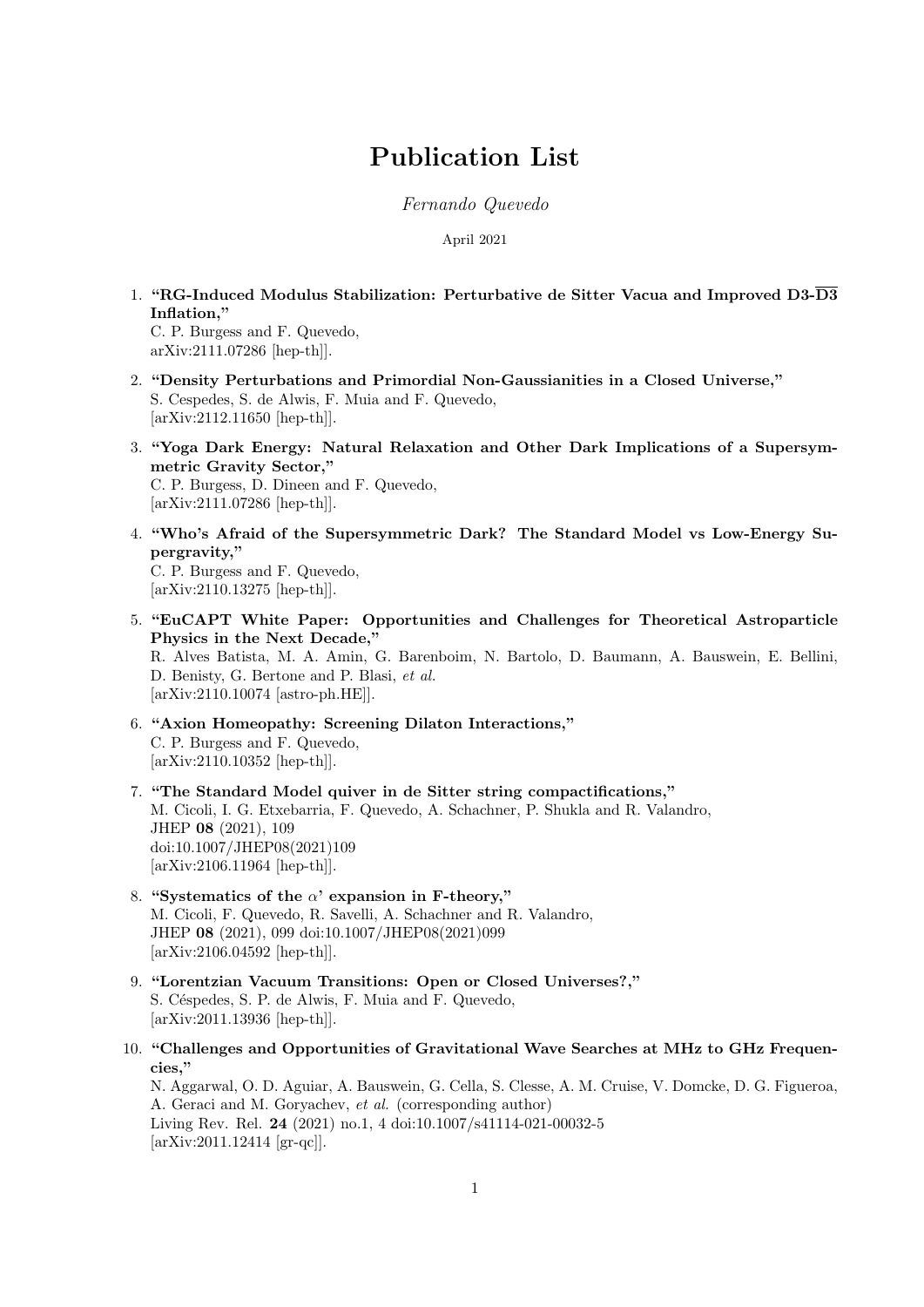- 11. "Cosmological Trans-Planckian Conjectures are not Effective," C. P. Burgess, S. P. de Alwis and F. Quevedo, JCAP 05 (2021), 037 doi:10.1088/1475-7516/2021/05/037 [arXiv:2011.03069 [hep-th]].
- 12. "On de Sitter String Vacua from Anti-D3-Branes in the Large Volume Scenario," C. Crinò, F. Quevedo and R. Valandro, JHEP 03 (2021), 258 doi:10.1007/JHEP03(2021)258 [arXiv:2010.15903 [hep-th]].
- 13. "UV Shadows in EFTs: Accidental Symmetries, Robustness and No-Scale Supergravity," C.P. Burgess, M. Cicoli, S. Krippendorf, F. Quevedo Fortsch. Phys. 68 (2020) no.10, 2000076 doi:10.1002/prop.202000076 [arXiv:2006.06694 [hep-th]].
- 14. "A Systematic Approach to Kähler Moduli Stabilisation," S. AbdusSalam, S. Abel, M. Cicoli, F. Quevedo and P. Shukla, JHEP 08 (2020) no.08, 047 doi:10.1007/JHEP08(2020)047 [arXiv:2005.11329 [hep-th]].
- 15. "Joseph Polchinski: A Biographical Memoir," R. Bousso, F. Quevedo and S. Weinberg, [arXiv:2002.02371 [physics.hist-ph]].
- 16. "Quantum Transitions Between Minkowski and de Sitter Spacetimes," S. P. De Alwis, F. Muia, V. Pasquarella and F. Quevedo, Fortsch. Phys. 68 (2020) no.9, 2000069 doi:10.1002/prop.202000069 [arXiv:1909.01975 [hep-th]].
- 17. "The Fate of Dense Scalar Stars," F. Muia, M. Cicoli, K. Clough, F. Pedro, F. Quevedo and G. P. Vacca, JCAP 07 (2019), 044 doi:10.1088/1475-7516/2019/07/044 [arXiv:1906.09346 [gr-qc]].
- 18. "Putting the Boot into the Swampland," J. P. Conlon and F. Quevedo, JHEP 03 (2019), 005 doi:10.1007/JHEP03(2019)005 [arXiv:1811.06276 [hep-th]].
- 19. "De Sitter vs Quintessence in String Theory" M. Cicoli, S. de Alwis, A. Maharana, F. Muia and F. Quevedo. Fortsch. Phys. 67 (2019) no.1-2, 1800079 doi:10.1002/prop.201800079 arXiv:1808.08967 [hep-th]
- 20. "Moduli Stars" S. Krippendorf, F. Muia and F. Quevedo. arXiv:1806.04690 [hep-th] DOI:10.1007/JHEP08(2018)070 JHEP 1808, 070 (2018)
- 21. "Oscillons from String Moduli" S. Antusch, F. Cefala, S. Krippendorf, F. Muia, S. Orani and F. Quevedo. arXiv:1708.08922 [hep-th] DOI:10.1007/JHEP01(2018)083 JHEP 1801, 083 (2018)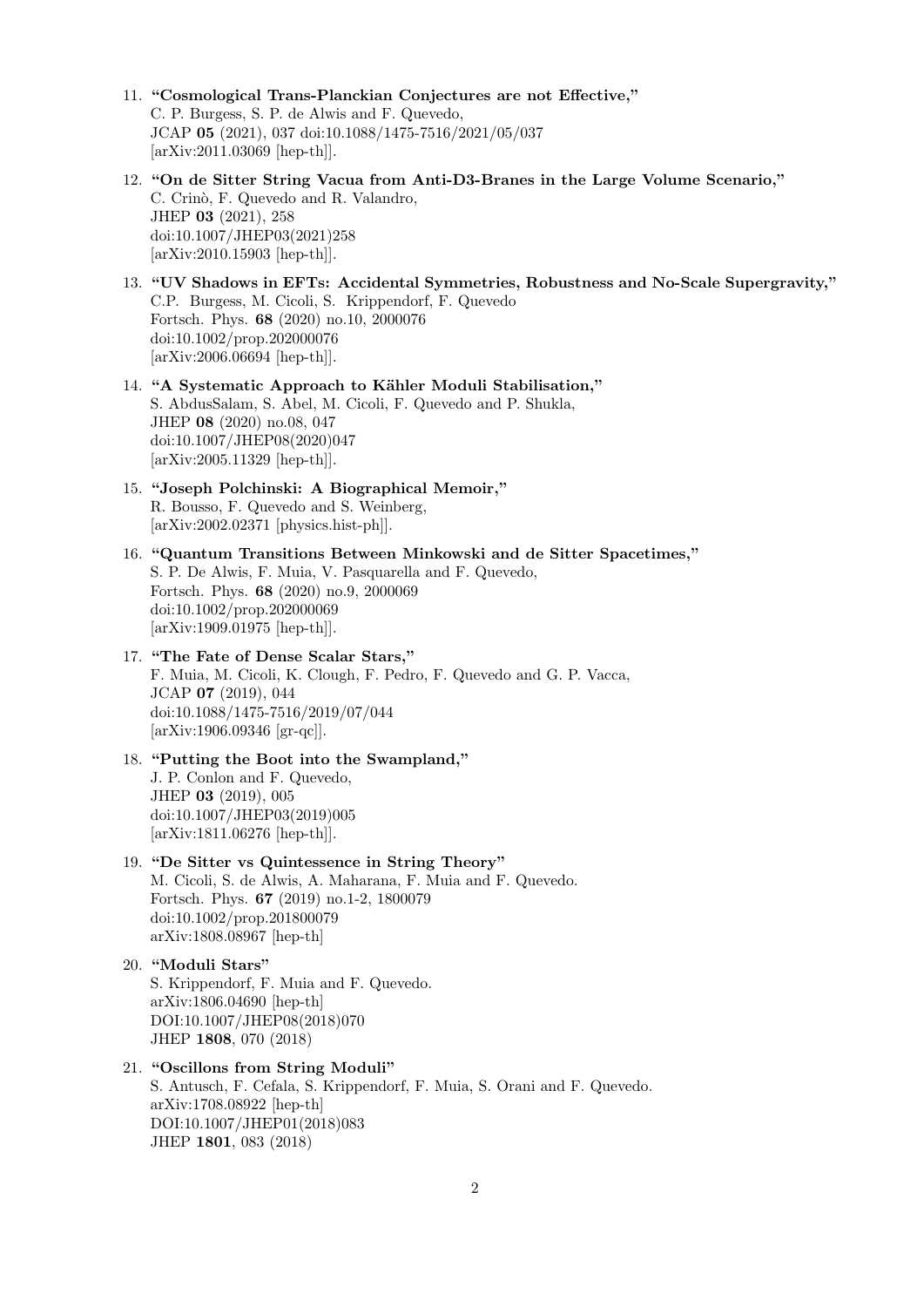- 22. "Global Orientifolded Quivers with Inflation" M. Cicoli, I. Garcia-Etxebarria, C. Mayrhofer, F. Quevedo, P. Shukla and R. Valandro. arXiv:1706.06128 [hep-th] DOI:10.1007/JHEP11(2017)134 JHEP 1711, 134 (2017)
- 23. "ICTP: From a dream to a reality in  $50+$  years" F. Quevedo. DOI:10.1142/S0217751X17410032 Int. J. Mod. Phys. A 32, no. 08, 1741003 (2017).
- 24. "Is String Phenomenology an Oxymoron?" F. Quevedo. arXiv:1612.01569 [hep-th]
- 25. "Light Higgsino Dark Matter from Non-thermal Cosmology" L. Aparicio, M. Cicoli, B. Dutta, F. Muia and F. Quevedo. arXiv:1607.00004 [hep-ph] DOI:10.1007/JHEP11(2016)038 JHEP 1611, 038 (2016)
- 26. "Moduli Vacuum Misalignment and Precise Predictions in String Inflation" M. Cicoli, K. Dutta, A. Maharana and F. Quevedo. arXiv:1604.08512 [hep-th] DOI:10.1088/1475-7516/2016/08/006 JCAP 1608, no. 08, 006 (2016)
- 27. "Robust Inflation from Fibrous Strings" C. P. Burgess, M. Cicoli, S. de Alwis and F. Quevedo. arXiv:1603.06789 [hep-th] DOI:10.1088/1475-7516/2016/05/032 JCAP 1605, no. 05, 032 (2016) DAMTP-2015-89
- 28. "Global String Embeddings for the Nilpotent Goldstino" I. Garcia-Etxebarria, F. Quevedo and R. Valandro. arXiv:1512.06926 [hep-th] DOI:10.1007/JHEP02(2016)148 JHEP 1602, 148 (2016) MPP-2015-311, DAMTP-2015-91
- 29. "De Sitter from T-branes" M. Cicoli, F. Quevedo and R. Valandro. arXiv:1512.04558 [hep-th] DOI:10.1007/JHEP03(2016)141 JHEP 1603, 141 (2016)
- 30. "Moduli Stabilisation with Nilpotent Goldstino: Vacuum Structure and SUSY Breaking" L. Aparicio, F. Quevedo and R. Valandro. arXiv:1511.08105 [hep-th] DOI:10.1007/JHEP03(2016)036 JHEP 1603, 036 (2016)
- 31. "Dualities in 3D Large N Vector Models" N. Muteeb, L. A. Pando Zayas and F. Quevedo. arXiv:1510.01335 [hep-th] DOI:10.1007/JHEP05(2016)045 JHEP 1605, 045 (2016) DAMTP-2015-65, MCTP-15-18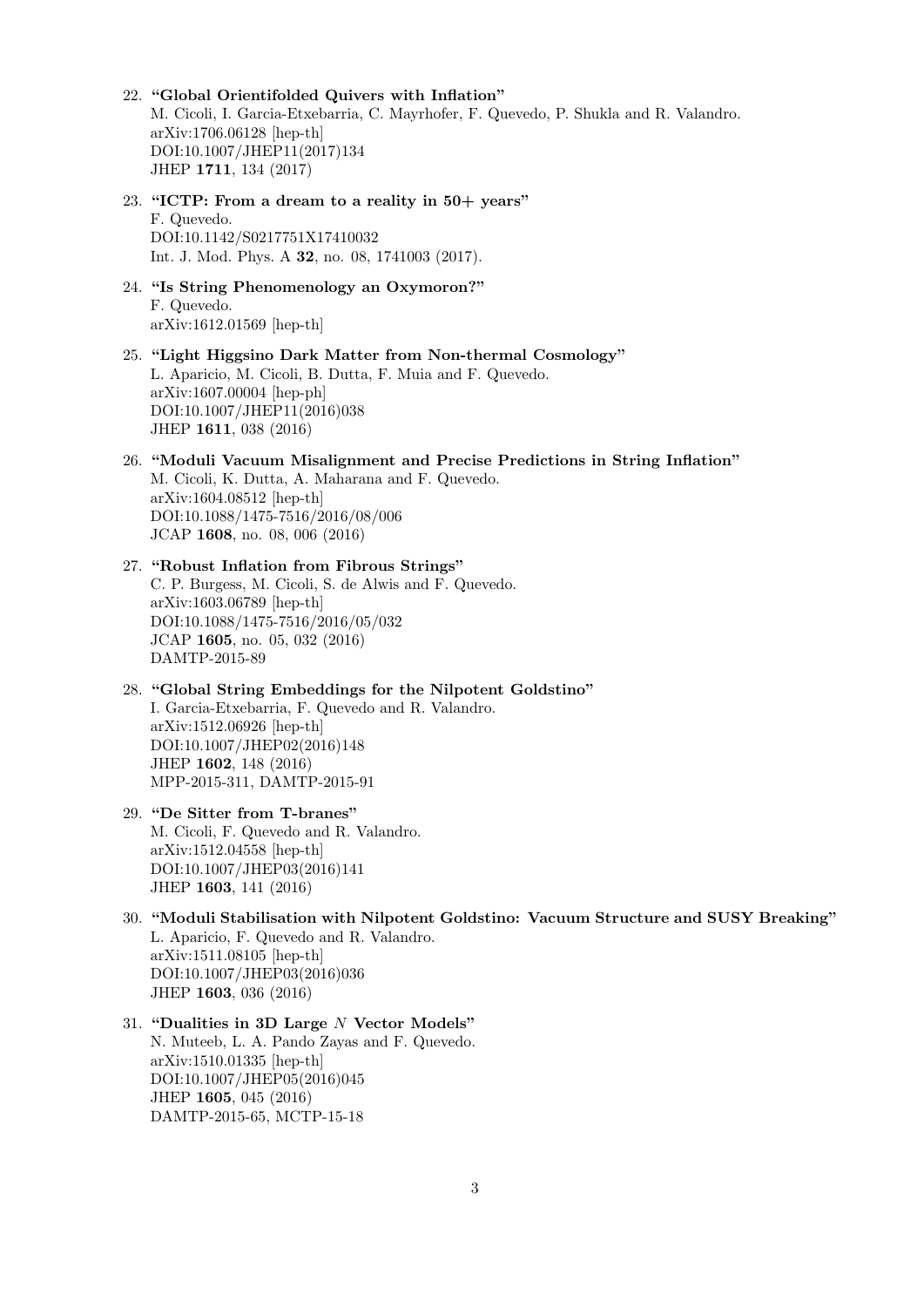## 32. "String Theory Realizations of the Nilpotent Goldstino" R. Kallosh, F. Quevedo and A. M. Uranga.

arXiv:1507.07556 [hep-th] DOI:10.1007/JHEP12(2015)039 JHEP 1512, 039 (2015) DAMTP-2015-36, IFT-UAM-CSIC-15-079

## 33. "Non-thermal CMSSM with a 125 GeV Higgs"

L. Aparicio, M. Cicoli, B. Dutta, S. Krippendorf, A. Maharana, F. Muia and F. Quevedo. arXiv:1502.05672 [hep-ph] DOI:10.1007/JHEP05(2015)098 JHEP 1505, 098 (2015) DAMTP-2015-6, MI-TH-1503

## 34. "On KKLT/CFT and LVS/CFT Dualities" S. de Alwis, R. K. Gupta, F. Quevedo and R. Valandro. arXiv:1412.6999 [hep-th] DOI:10.1007/JHEP07(2015)036 JHEP 1507, 036 (2015)

## 35. "MFV Reductions of MSSM Parameter Space" S. S. AbdusSalam, C. P. Burgess and F. Quevedo. arXiv:1411.1663 [hep-ph] DOI:10.1007/JHEP02(2015)073 JHEP 1502, 073 (2015) CERN-PH-TH-2014-234, DAMTP-2014-79

## 36. "Sequestered de Sitter String Scenarios: Soft-terms" L. Aparicio, M. Cicoli, S. Krippendorf, A. Maharana, F. Muia and F. Quevedo. arXiv:1409.1931 [hep-th] DOI:10.1007/JHEP11(2014)071 JHEP 1411, 071 (2014)

## 37. "Inflating with Large Effective Fields" C. P. Burgess, M. Cicoli, F. Quevedo and M. Williams. arXiv:1404.6236 [hep-th] DOI:10.1088/1475-7516/2014/11/045 JCAP 1411, 045 (2014) CERN-PH-TH-2014-072, DAMTP-2014-28

## 38. "Local String Models and Moduli Stabilisation" F. Quevedo. arXiv:1404.5151 [hep-th] DOI:10.1142/S0217732315300049 Mod. Phys. Lett. A 30, no. 07, 1530004 (2015)

DAMTP-2014-26

- 39. "Explicit de Sitter Flux Vacua for Global String Models with Chiral Matter" M. Cicoli, D. Klevers, S. Krippendorf, C. Mayrhofer, F. Quevedo and R. Valandro. arXiv:1312.0014 [hep-th] DOI:10.1007/JHEP05(2014)001 JHEP 1405, 001 (2014) %citations51 citations counted in INSPIRE as of 09 Sep 2018
- 40. "A Note on the Magnitude of the Flux Superpotential" M. Cicoli, J. P. Conlon, A. Maharana and F. Quevedo. arXiv:1310.6694 [hep-th] DOI:10.1007/JHEP01(2014)027 JHEP 1401, 027 (2014) DAMTP-2013-48, HRI-ST-1305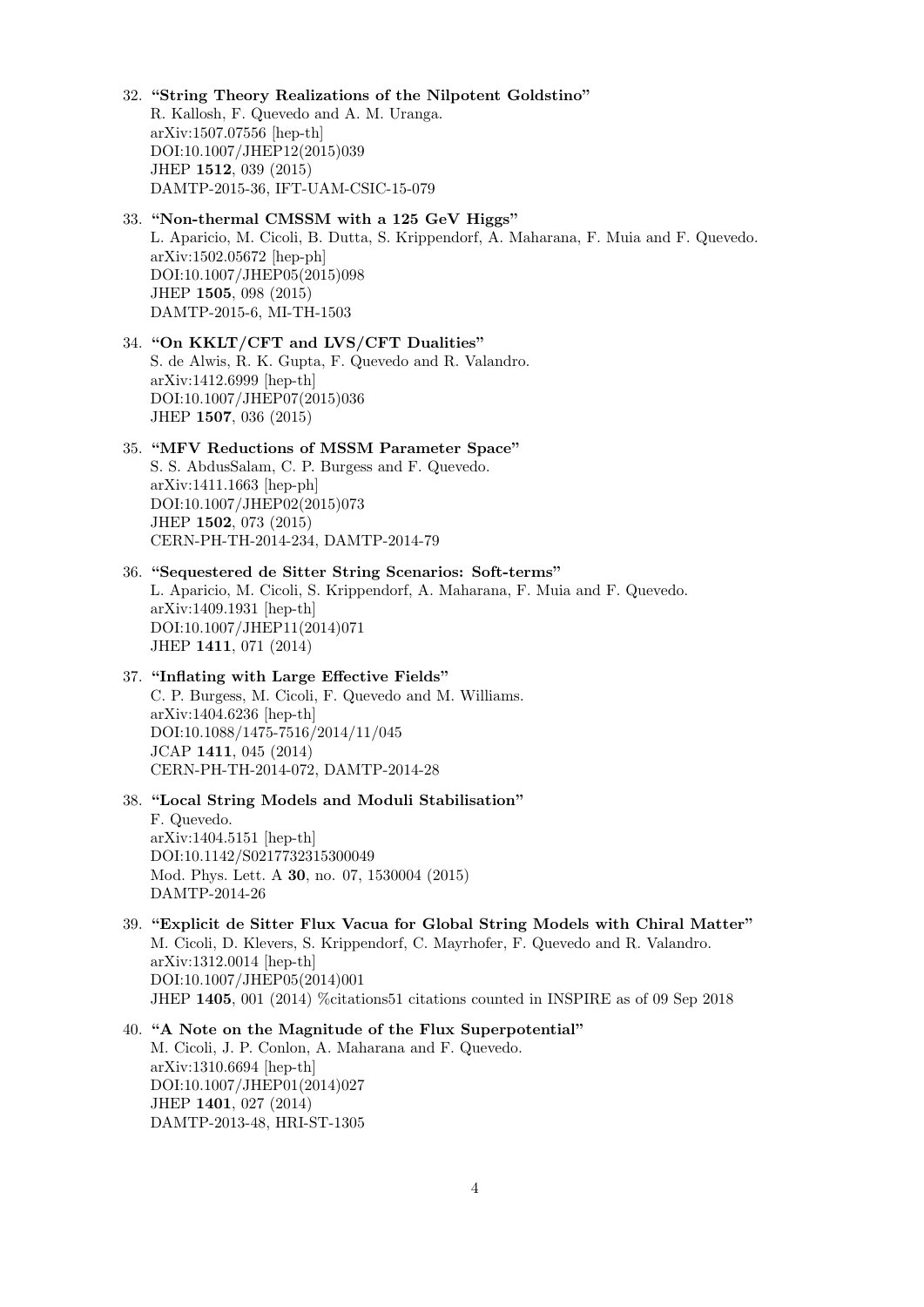41. "Stability, Tunneling and Flux Changing de Sitter Transitions in the Large Volume String Scenario"

S. de Alwis, R. Gupta, E. Hatefi and F. Quevedo. arXiv:1308.1222 [hep-th] DOI:10.1007/JHEP11(2013)179 JHEP 1311, 179 (2013) DAMTP-2013-42

42. "String Inflation After Planck 2013" C. P. Burgess, M. Cicoli and F. Quevedo. arXiv:1306.3512 [hep-th] DOI:10.1088/1475-7516/2013/11/003 JCAP 1311, 003 (2013) DAMTP-2013-32

- 43. "The Web of D-branes at Singularities in Compact Calabi-Yau Manifolds" M. Cicoli, S. Krippendorf, C. Mayrhofer, F. Quevedo and R. Valandro. arXiv:1304.2771 [hep-th] DOI:10.1007/JHEP05(2013)114 JHEP 1305, 114 (2013)
- 44. "D3/D7 Branes at Singularities: Constraints from Global Embedding and Moduli Stabilisation"

M. Cicoli, S. Krippendorf, C. Mayrhofer, F. Quevedo and R. Valandro. arXiv:1304.0022 [hep-th] DOI:10.1007/JHEP07(2013)150 JHEP 1307, 150 (2013)

45. "A comment on continuous spin representations of the Poincare group and perturbative string theory"

A. Font, F. Quevedo and S. Theisen. arXiv:1302.4771 [hep-th] DOI:10.1002/prop.201400067 Fortsch. Phys. 62, 975 (2014) DAMTP-2013-10

46. "Dark radiation in LARGE volume models" M. Cicoli, J. P. Conlon and F. Quevedo. arXiv:1208.3562 [hep-ph] DOI:10.1103/PhysRevD.87.043520 Phys. Rev. D 87, no. 4, 043520 (2013) DAMTP-2012-59

- 47. "D-Branes at del Pezzo Singularities: Global Embedding and Moduli Stabilisation" M. Cicoli, S. Krippendorf, C. Mayrhofer, F. Quevedo and R. Valandro. arXiv:1206.5237 [hep-th] DOI:10.1007/JHEP09(2012)019 JHEP 1209, 019 (2012) DAMTP-2012-47, ZMP-HH-12-10
- 48. "De Sitter String Vacua from Dilaton-dependent Non-perturbative Effects" M. Cicoli, A. Maharana, F. Quevedo and C. P. Burgess. arXiv:1203.1750 [hep-th] DOI:10.1007/JHEP06(2012)011 JHEP 1206, 011 (2012) DAMTP-2012-7
- 49. "Modulated Reheating and Large Non-Gaussianity in String Cosmology" M. Cicoli, G. Tasinato, I. Zavala, C. P. Burgess and F. Quevedo. arXiv:1202.4580 [hep-th]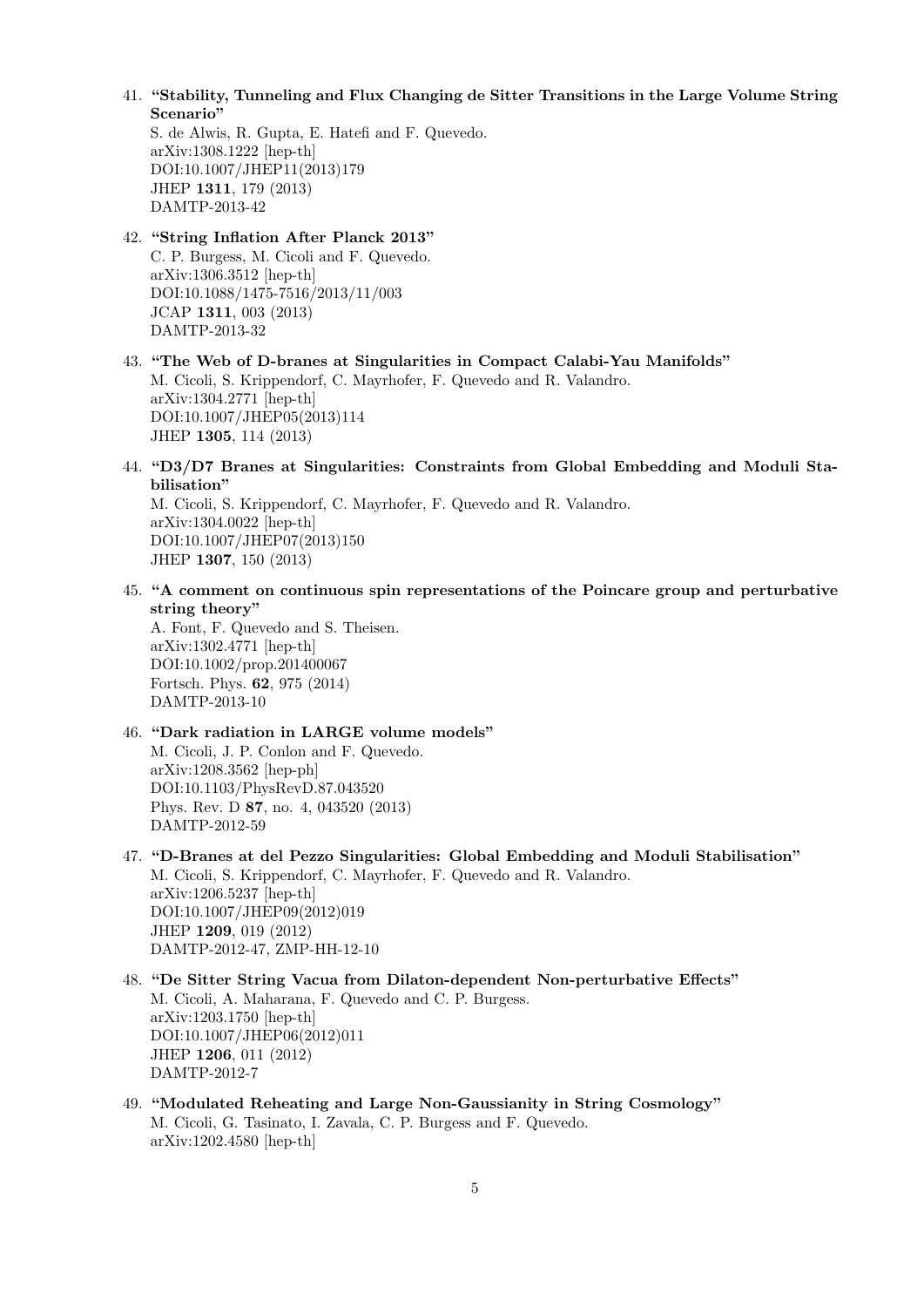DOI:10.1088/1475-7516/2012/05/039 JCAP 1205, 039 (2012) DAMTP-2012-14

- 50. "On Brane Back-Reaction and de Sitter Solutions in Higher-Dimensional Supergravity" C. P. Burgess, A. Maharana, L. van Nierop, A. A. Nizami and F. Quevedo. arXiv:1109.0532 [hep-th] DOI:10.1007/JHEP04(2012)018 JHEP 1204, 018 (2012) DAMTP-2011-66
- 51. "Towards a Systematic Construction of Realistic D-brane Models on a del Pezzo Singularity"

M. J. Dolan, S. Krippendorf and F. Quevedo. arXiv:1106.6039 [hep-th] DOI:10.1007/JHEP10(2011)024 JHEP 1110, 024 (2011)

52. "String moduli inflation: An overview"

M. Cicoli and F. Quevedo. arXiv:1108.2659 [hep-th] DOI:10.1088/0264-9381/28/20/204001 Class. Quant. Grav. 28, 204001 (2011) DESY-11-088

53. "Anisotropic Modulus Stabilisation: Strings at LHC Scales with Micron-sized Extra Dimensions"

M. Cicoli, C. P. Burgess and F. Quevedo. arXiv:1105.2107 [hep-th] DOI:10.1007/JHEP10(2011)119 JHEP 1110, 119 (2011) DESY-11-073

54. "New Constraints (and Motivations) for Abelian Gauge Bosons in the MeV-TeV Mass Range"

M. Williams, C. P. Burgess, A. Maharana and F. Quevedo. arXiv:1103.4556 [hep-ph] DOI:10.1007/JHEP08(2011)106 JHEP 1108, 106 (2011)

- 55. "Radiative Fermion Masses in Local D-Brane Models" C. P. Burgess, S. Krippendorf, A. Maharana and F. Quevedo. arXiv:1102.1973 [hep-th] DOI:10.1007/JHEP05(2011)103 JHEP 1105, 103 (2011)
- 56. "Cambridge Lectures on Supersymmetry and Extra Dimensions" F. Quevedo, S. Krippendorf and O. Schlotterer. arXiv:1011.1491 [hep-th] DAMTP-2010-90, MPP-2010-143
- 57. "Cold Dark Matter Hypotheses in the MSSM" S. S. AbdusSalam and F. Quevedo. arXiv:1009.4308 [hep-ph] DOI:10.1016/j.physletb.2011.02.065 Phys. Lett. B 700, 343 (2011)
- 58. "Non-standard primordial fluctuations and nongaussianity in string inflation" C. P. Burgess, M. Cicoli, M. Gomez-Reino, F. Quevedo, G. Tasinato and I. Zavala. arXiv:1005.4840 [hep-th]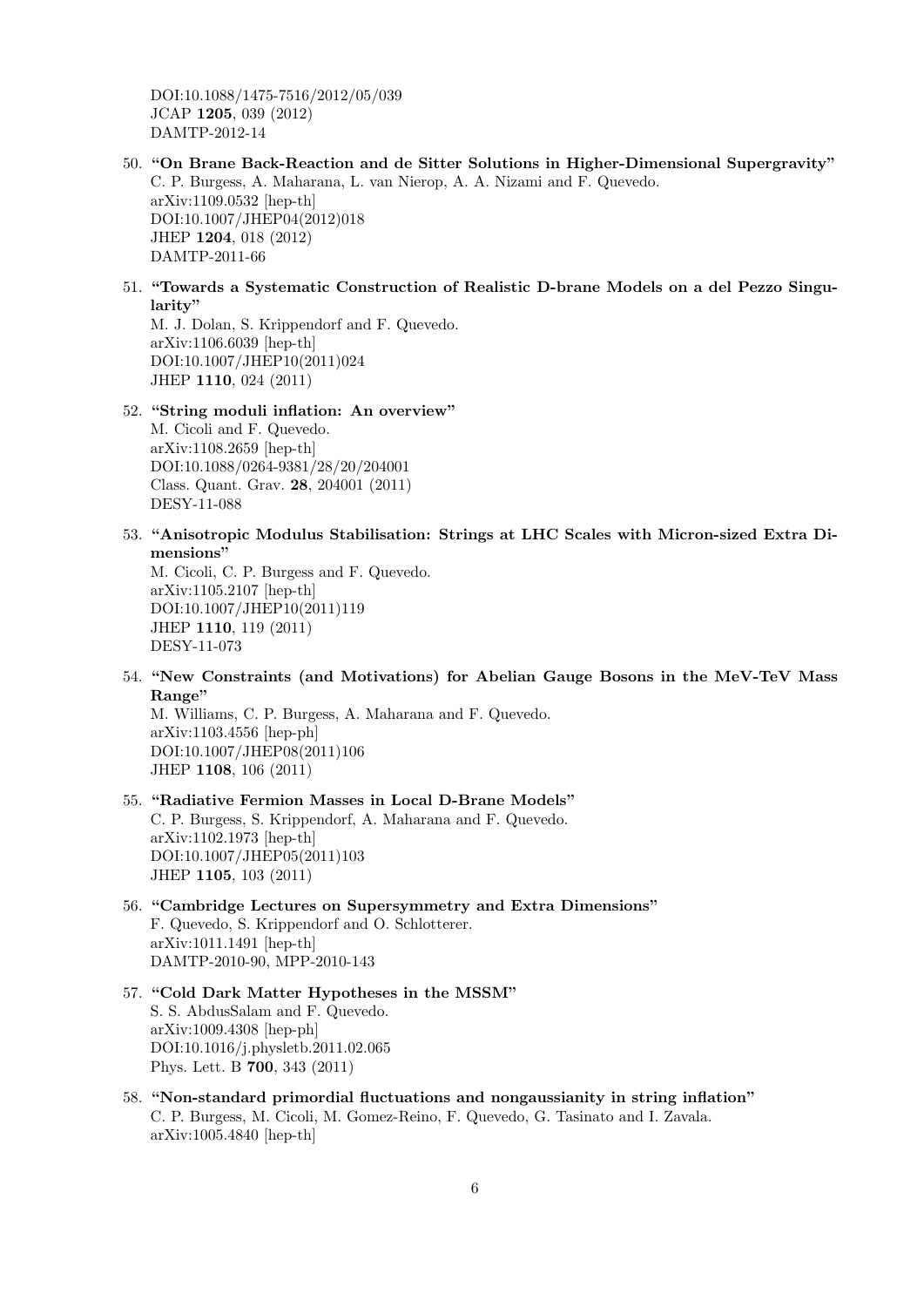DOI:10.1007/JHEP08(2010)045 JHEP 1008, 045 (2010) DAMTP-2010-44, DESY-10-071

- 59. "Uber-naturalness: unexpectedly light scalars from supersymmetric extra dimensions" C. P. Burgess, A. Maharana and F. Quevedo. arXiv:1005.1199 [hep-th] DOI:10.1007/JHEP05(2011)010 JHEP 1105, 010 (2011) IC-2010-013, DAMTP-2010-31
- 60. "D-branes at Toric Singularities: Model Building, Yukawa Couplings and Flavour Physics" S. Krippendorf, M. J. Dolan, A. Maharana and F. Quevedo. arXiv:1002.1790 [hep-th] DOI:10.1007/JHEP06(2010)092 JHEP 1006, 092 (2010)

61. "The Hunt for New Physics at the Large Hadron Collider" P. Nath et al.. arXiv:1001.2693 [hep-ph] DOI:10.1016/j.nuclphysbps.2010.03.001 Nucl. Phys. Proc. Suppl. 200-202, 185 (2010) FERMILAB-CONF-10-643-E

62. "SUSY Breaking in Local String/F-Theory Models" R. Blumenhagen, J. P. Conlon, S. Krippendorf, S. Moster and F. Quevedo. arXiv:0906.3297 [hep-th] DOI:10.1088/1126-6708/2009/09/007 JHEP 0909, 007 (2009) MPP-2009-76, OUTP-09-14P, DAMTP-2009-48, CERN-PH-TH-2009-089

## 63. "Fitting the Phenomenological MSSM"

S. S. AbdusSalam, B. C. Allanach, F. Quevedo, F. Feroz and M. Hobson. arXiv:0904.2548 [hep-ph] DOI:10.1103/PhysRevD.81.095012 Phys. Rev. D 81, 095012 (2010) DAMTP-2008-28, CERN-PH-TH-2008-037

- 64. "Metastable SUSY Breaking, de Sitter Moduli Stabilisation and Kahler Moduli Inflation" S. Krippendorf and F. Quevedo. arXiv:0901.0683 [hep-th] DOI:10.1088/1126-6708/2009/11/039 JHEP 0911, 039 (2009)
- 65. "Towards Realistic String Vacua" J. P. Conlon, A. Maharana and F. Quevedo. arXiv:0810.5660 [hep-th] DOI:10.1088/1126-6708/2009/05/109 JHEP 0905, 109 (2009) OUTP-08-18P, DAMTP-2008-101, CERN-PH-TH-2008-214
- 66. "Fibre Inflation: Observable Gravity Waves from IIB String Compactifications" M. Cicoli, C. P. Burgess and F. Quevedo. arXiv:0808.0691 [hep-th] DOI:10.1088/1475-7516/2009/03/013 JCAP 0903, 013 (2009) DAMTP-2008-59
- 67. "Wave Functions and Yukawa Couplings in Local String Compactifications" J. P. Conlon, A. Maharana and F. Quevedo.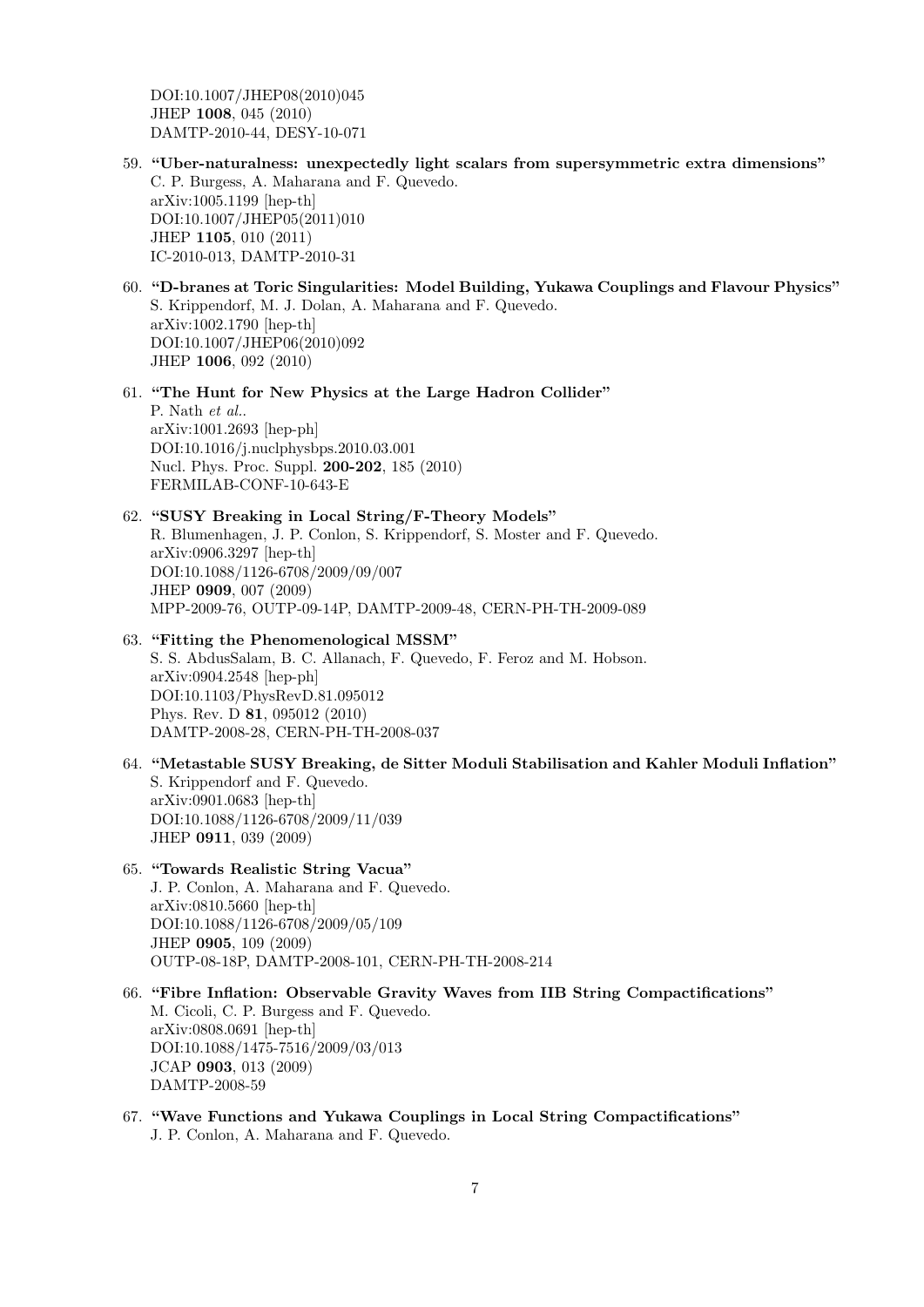arXiv:0807.0789 [hep-th] DOI:10.1088/1126-6708/2008/09/104 JHEP 0809, 104 (2008) DAMTP-2008-33

68. "Volume Modulus Inflation and the Gravitino Mass Problem"

J. P. Conlon, R. Kallosh, A. D. Linde and F. Quevedo. arXiv:0806.0809 [hep-th] DOI:10.1088/1475-7516/2008/09/011 JCAP 0809, 011 (2008) DAMTP-2007-36, CAV-HEP-08-07, YITP-08-42

- 69. "Continuous Global Symmetries and Hyperweak Interactions in String Compactifications" C. P. Burgess, J. P. Conlon, L. Y. Hung, C. H. Kom, A. Maharana and F. Quevedo. arXiv:0805.4037 [hep-th] DOI:10.1088/1126-6708/2008/07/073 JHEP 0807, 073 (2008) DAMTP-2008-45, CAV-HEP-08-08
- 70. "General Analysis of LARGE Volume Scenarios with String Loop Moduli Stabilisation" M. Cicoli, J. P. Conlon and F. Quevedo. arXiv:0805.1029 [hep-th] DOI:10.1088/1126-6708/2008/10/105 JHEP 0810, 105 (2008) DAMTP-2008-16
- 71. "Scanning the Landscape of Flux Compactifications: Vacuum Structure and Soft Supersymmetry Breaking"

S. S. AbdusSalam, J. P. Conlon, F. Quevedo and K. Suruliz. arXiv:0709.0221 [hep-th] DOI:10.1088/1126-6708/2007/12/036 JHEP 0712, 036 (2007) DAMTP-2007-79

- 72. "Systematics of String Loop Corrections in Type IIB Calabi-Yau Flux Compactifications" M. Cicoli, J. P. Conlon and F. Quevedo. arXiv:0708.1873 [hep-th] DOI:10.1088/1126-6708/2008/01/052 JHEP 0801, 052 (2008) DAMTP-2007-75
- 73. "Astrophysical and cosmological implications of large volume string compactifications" J. P. Conlon and F. Quevedo. arXiv:0705.3460 [hep-ph] DOI:10.1088/1475-7516/2007/08/019 JCAP 0708, 019 (2007) DAMTP-2007-43
- 74. "Sparticle Spectra and LHC Signatures for Large Volume String Compactifications" J. P. Conlon, C. H. Kom, K. Suruliz, B. C. Allanach and F. Quevedo. arXiv:0704.3403 [hep-ph] DOI:10.1088/1126-6708/2007/08/061 JHEP 0708, 061 (2007) DAMTP-2007-33
- 75. "Moduli stabilisation and de Sitter string vacua from magnetised D7 branes" D. Cremades, M.-P. Garcia del Moral, F. Quevedo and K. Suruliz. hep-th/0701154 DOI:10.1088/1126-6708/2007/05/100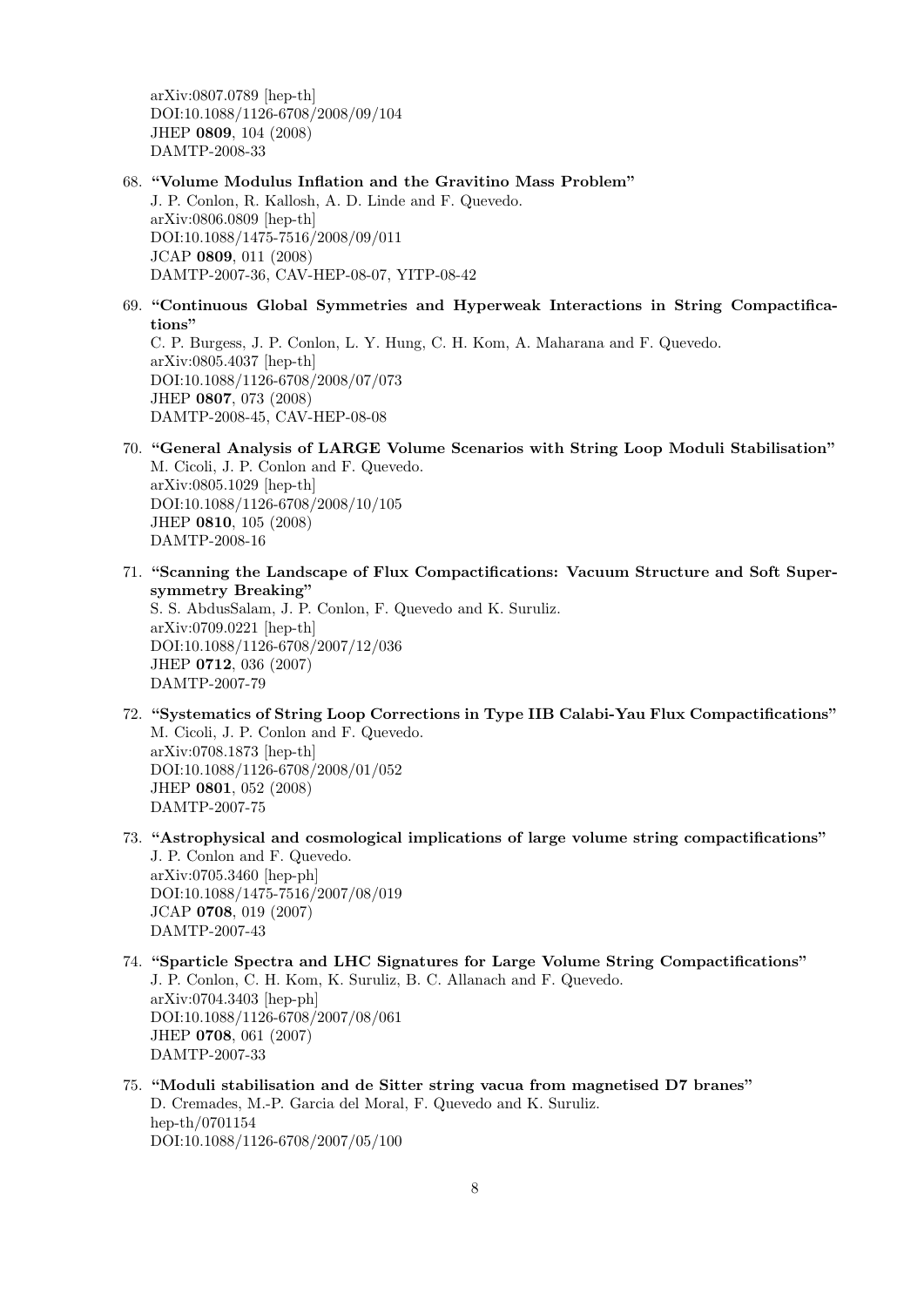JHEP 0705, 100 (2007) DAMTP-2006-22, DFTT-02-2007

76. "The great cosmic roller-coaster ride"

C. Burgess and F. Quevedo. Sci. Am. 297N5, 28 (2007).

- 77. "Warped Supersymmetry Breaking" C. P. Burgess, P. G. Camara, S. P. de Alwis, S. B. Giddings, A. Maharana, F. Quevedo and K. Suruliz. hep-th/0610255 DOI:10.1088/1126-6708/2008/04/053 JHEP 0804, 053 (2008) NSF-KITP-06-87, DAMTP-2006-78, CPHT-RR069-0906
- 78. "Soft SUSY Breaking Terms for Chiral Matter in IIB String Compactifications" J. P. Conlon, S. S. Abdussalam, F. Quevedo and K. Suruliz. hep-th/0610129 DOI:10.1088/1126-6708/2007/01/032 JHEP 0701, 032 (2007) DAMTP-2006-89

## 79. "Kahler potentials of chiral matter fields for Calabi-Yau string compactifications"

J. P. Conlon, D. Cremades and F. Quevedo. hep-th/0609180 DOI:10.1088/1126-6708/2007/01/022 JHEP 0701, 022 (2007) DAMTP-2006-79, NSF-KITP-06-81

80. "Wilson line inflation" A. Avgoustidis, D. Cremades and F. Quevedo. hep-th/0606031 DOI:10.1007/s10714-007-0454-y Gen. Rel. Grav. 39, 1203 (2007) DAMTP-2006-22

81. "Gaugino and Scalar Masses in the Landscape" J. P. Conlon and F. Quevedo. hep-th/0605141 DOI:10.1088/1126-6708/2006/06/029 JHEP 0606, 029 (2006) DAMTP-2006-37

### 82. "Inflating in a better racetrack"

J. J. Blanco-Pillado, C. P. Burgess, J. M. Cline, C. Escoda, M. Gomez-Reino, R. Kallosh, A. D. Linde and F. Quevedo. hep-th/0603129 DOI:10.1088/1126-6708/2006/09/002 JHEP 0609, 002 (2006) DAMTP-2006-20, SU-ITP-06-07

### 83. "Low-energy supersymmetry breaking from string flux compactifications: Benchmark scenarios"

B. C. Allanach, F. Quevedo and K. Suruliz. hep-ph/0512081 DOI:10.1088/1126-6708/2006/04/040 JHEP 0604, 040 (2006) DAMTP-2005-119

## 84. "Supersymmetry parameter analysis: SPA convention and project"

J. A. Aguilar-Saavedra et al..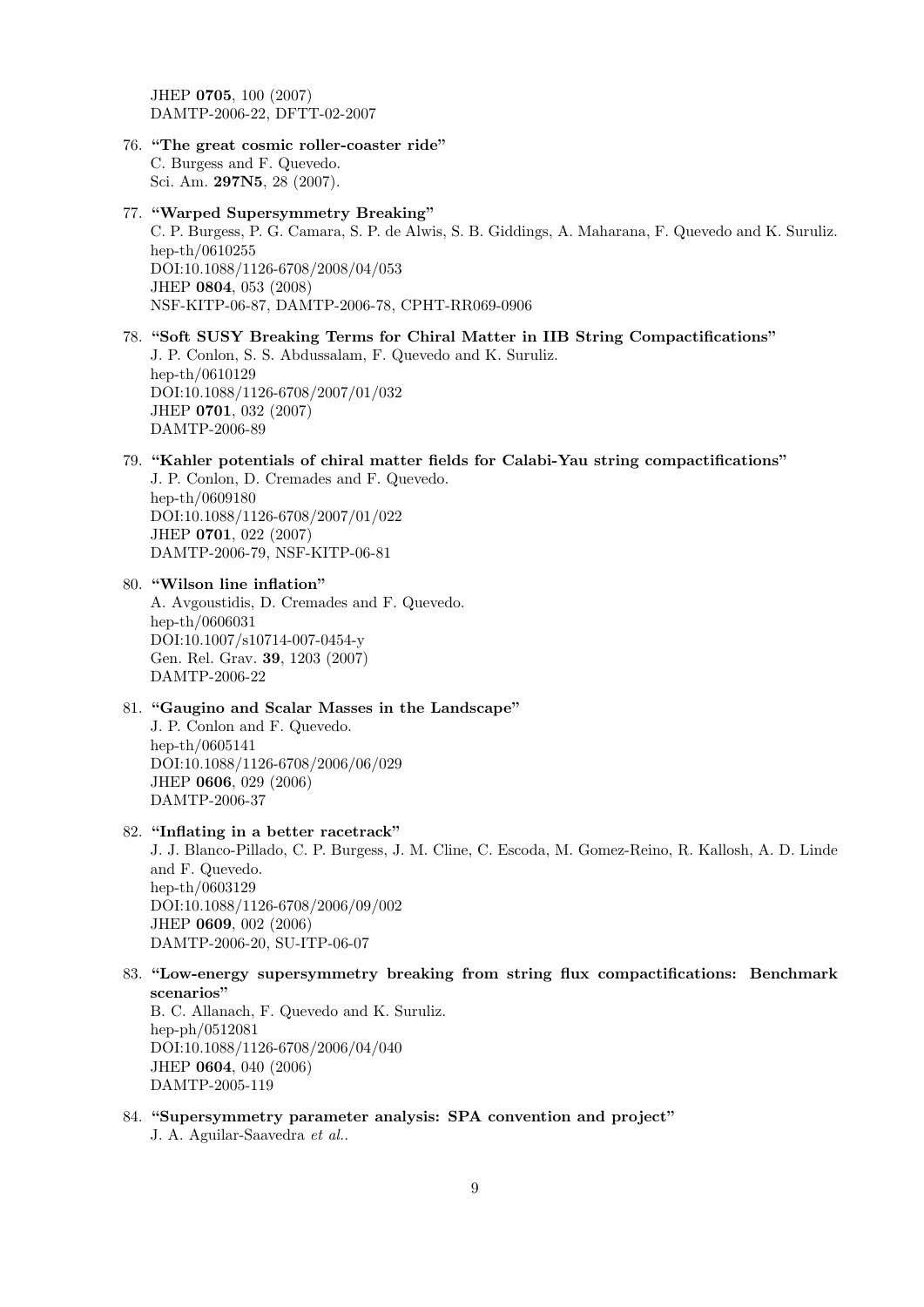hep-ph/0511344 DOI:10.1140/epjc/s2005-02460-1 Eur. Phys. J. C 46, 43 (2006) SLAC-PUB-11579, CERN-PH-TH-2005-232, DESY-05-242, FERMILAB-PUB-05-524-T, KEK-TH-1054

#### 85. "Nonrenormalization of flux superpotentials in string theory"

C. P. Burgess, C. Escoda and F. Quevedo. hep-th/0510213 DOI:10.1088/1126-6708/2006/06/044 JHEP 0606, 044 (2006) DAMTP-2005-82

86. "Kahler moduli inflation" J. P. Conlon and F. Quevedo. hep-th/0509012 DOI:10.1088/1126-6708/2006/01/146 JHEP 0601, 146 (2006) DAMTP-2005-78

- 87. "Casimir energies for 6D supergravities compactified on  $T(2)/Z(N)$  with Wilson lines" D. M. Ghilencea, D. Hoover, C. P. Burgess and F. Quevedo. hep-th/0506164 DOI:10.1088/1126-6708/2005/09/050 JHEP 0509, 050 (2005) DAMTP-2004-67, MCGILL-04-23
- 88. "Warped tachyonic inflation in type IIB flux compactifications and the open-string completeness conjecture"

D. Cremades, F. Quevedo and A. Sinha. hep-th/0505252 DOI:10.1088/1126-6708/2005/10/106 JHEP 0510, 106 (2005) DAMTP-2005-50

89. "Large-volume flux compactifications: Moduli spectrum and D3/D7 soft supersymmetry breaking"

J. P. Conlon, F. Quevedo and K. Suruliz. hep-th/0505076 DOI:10.1088/1126-6708/2005/08/007 JHEP 0508, 007 (2005) DAMTP-2005-48

- 90. "The standard model and inflation from string theory" F. Quevedo. DOI:10.1063/1.1848339 AIP Conf. Proc. 743, 341 (2005).
- 91. "Systematics of moduli stabilisation in Calabi-Yau flux compactifications" V. Balasubramanian, P. Berglund, J. P. Conlon and F. Quevedo. hep-th/0502058 DOI:10.1088/1126-6708/2005/03/007 JHEP 0503, 007 (2005) DAMTP-2005-10, UNH-05-01, UPR-1109-T
- 92. "Physics interplay of the LHC and the ILC" G. Weiglein et al. [LHC/LC Study Group]. hep-ph/0410364 DOI:10.1016/j.physrep.2005.12.003 Phys. Rept. 426, 47 (2006) SLAC-PUB-10764, ANL-HEP-PR-04-108, CERN-PH-TH-2004-214, DCPT-04-134, DESY-04-206, IFIC-04-59, IISC-CHEP-13-04, IPPP-04-67, UB-ECM-PF-04-31, UCD-04-28, UCI-TR-2004-37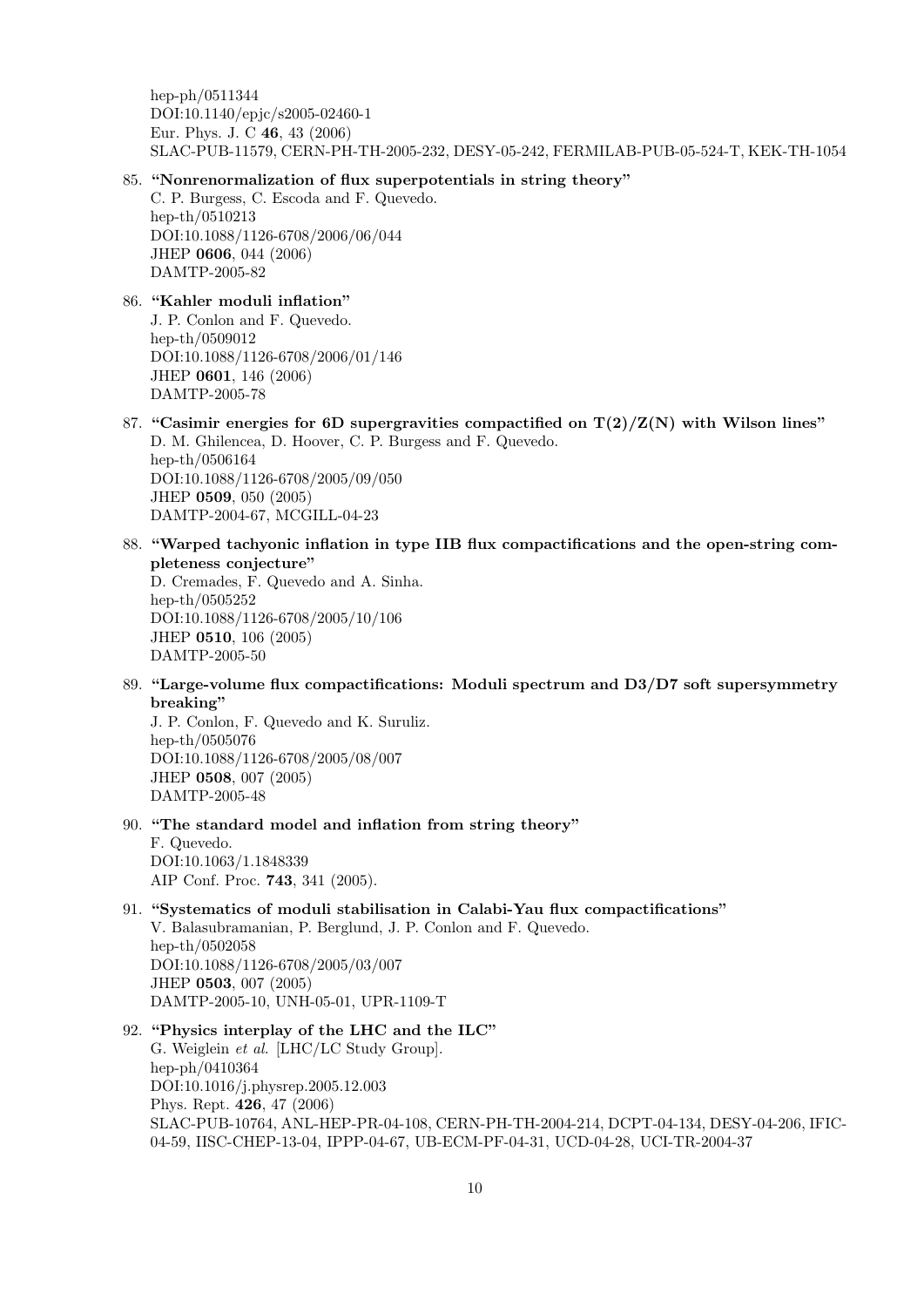## 93. "On the explicit construction and statistics of Calabi-Yau flux vacua" J. P. Conlon and F. Quevedo. hep-th/0409215 DOI:10.1088/1126-6708/2004/10/039 JHEP 0410, 039 (2004) DAMTP-2004-85 94. "General axisymmetric solutions and self-tuning in 6D chiral gauged supergravity" C. P. Burgess, F. Quevedo, G. Tasinato and I. Zavala. hep-th/0408109 DOI:10.1088/1126-6708/2004/11/069 JHEP 0411, 069 (2004) MCGILL-04-17, DAMTP-2004-75, COLO-HEP-501 95. "Racetrack inflation" J. J. Blanco-Pillado, C. P. Burgess, J. M. Cline, C. Escoda, M. Gomez-Reino, R. Kallosh, A. D. Linde and F. Quevedo. hep-th/0406230 DOI:10.1088/1126-6708/2004/11/063 JHEP 0411, 063 (2004) DAMTP-2004-68, BRX-TH-544, MCGILL-04-15 96. "Genetic algorithms and experimental discrimination of SUSY models" B. C. Allanach, D. Grellscheid and F. Quevedo. hep-ph/0406277 DOI:10.1088/1126-6708/2004/07/069 JHEP 0407, 069 (2004) DAMTP-2003-142 97. "MSLED: A Minimal supersymmetric large extra dimensions scenario" C. P. Burgess, J. Matias and F. Quevedo. hep-ph/0404135 DOI:10.1016/j.nuclphysb.2004.11.025 Nucl. Phys. B 706, 71 (2005) MCGILL-04-08, UAB-FT-564, DAMTP-2004-38 98. "Regular S-brane backgrounds" G. Tasinato, I. Zavala, C. P. Burgess and F. Quevedo. hep-th/0403156 DOI:10.1088/1126-6708/2004/04/038 JHEP 0404, 038 (2004) 99. "Inflation in realistic D-brane models" C. P. Burgess, J. M. Cline, H. Stoica and F. Quevedo. hep-th/0403119 DOI:10.1088/1126-6708/2004/09/033 JHEP 0409, 033 (2004) DAMTP-2003-141, MCGILL-04-04 100. "Realistic D-brane models on warped throats: Fluxes, hierarchies and moduli stabilization" J. F. G. Cascales, M. P. Garcia del Moral, F. Quevedo and A. M. Uranga. hep-th/0312051 DOI:10.1088/1126-6708/2004/02/031 JHEP 0402, 031 (2004) DAMTP-2003-133, IFT-UAM-CSIC-03-50, FTUAM-03-28

101. "On bouncing brane worlds, S-branes and branonium cosmology" C. P. Burgess, F. Quevedo, R. Rabadan, G. Tasinato and I. Zavala. hep-th/0310122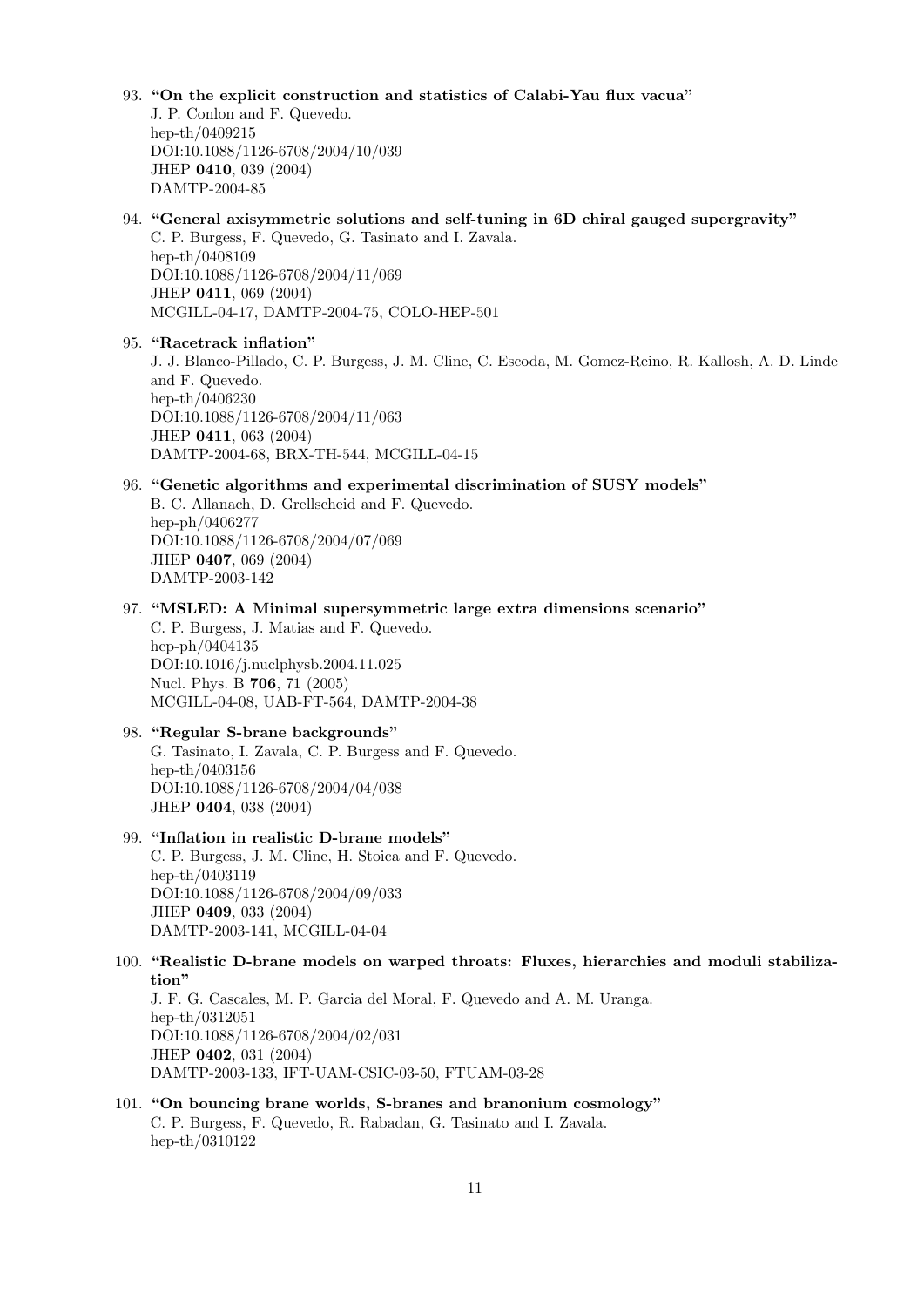DOI:10.1088/1475-7516/2004/02/008 JCAP 0402, 008 (2004) MCGILL-03-19, CERN-TH-2003-203, COLO-HEP-493, DAMTP-2003-104

#### 102. "D-brane chemistry"

C. P. Burgess, N. E. Grandi, F. Quevedo and R. Rabadan. hep-th/0310010 DOI:10.1088/1126-6708/2004/01/067 JHEP 0401, 067 (2004) MCGILL-03-18, DAMTP-2003-89

#### 103. "De Sitter string vacua from supersymmetric D terms"

C. P. Burgess, R. Kallosh and F. Quevedo. hep-th/0309187 DOI:10.1088/1126-6708/2003/10/056 JHEP 0310, 056 (2003) NSF-KITP-03-81, DAMTP-2003-90, MCGILL-03-21, SU-ITP-03-26

#### 104. "Warped brane worlds in six-dimensional supergravity"

Y. Aghababaie, C. P. Burgess, J. M. Cline, H. Firouzjahi, S. L. Parameswaran, F. Quevedo, G. Tasinato and I. Zavala. hep-th/0308064 DOI:10.1088/1126-6708/2003/09/037 JHEP 0309, 037 (2003) MCGILL-03-14, DAMTP-2003-77, CERN-TH-2003-190

#### 105. "Saltatory de Sitter string vacua"

C. Escoda, M. Gomez-Reino and F. Quevedo. hep-th/0307160 DOI:10.1088/1126-6708/2003/11/065 JHEP 0311, 065 (2003) DAMTP-2003-67

106. "General brane geometries from scalar potentials: Gauged supergravities and accelerating universes"

C. P. Burgess, C. Nunez, F. Quevedo, G. Tasinato and I. Zavala. hep-th/0305211 DOI:10.1088/1126-6708/2003/08/056 JHEP 0308, 056 (2003) DAMTP-2003-43

### 107. "Towards a naturally small cosmological constant from branes in 6-D supergravity" Y. Aghababaie, C. P. Burgess, S. L. Parameswaran and F. Quevedo.

hep-th/0304256 DOI:10.1016/j.nuclphysb.2003.12.015 Nucl. Phys. B 680, 389 (2004) MCGILL-03-08, DAMTP-2003-38

### 108. "Branonium"

C. P. Burgess, P. Martineau, F. Quevedo and R. Rabadan. hep-th/0303170 DOI:10.1088/1126-6708/2003/06/037 JHEP 0306, 037 (2003) MCGILL-03-04

## 109. "Instabilities and particle production in S-brane geometries"

C. P. Burgess, P. Martineau, F. Quevedo, G. Tasinato and I. Zavala. hep-th/0301122 DOI:10.1088/1126-6708/2003/03/050 JHEP 0303, 050 (2003) DAMTP-2003-5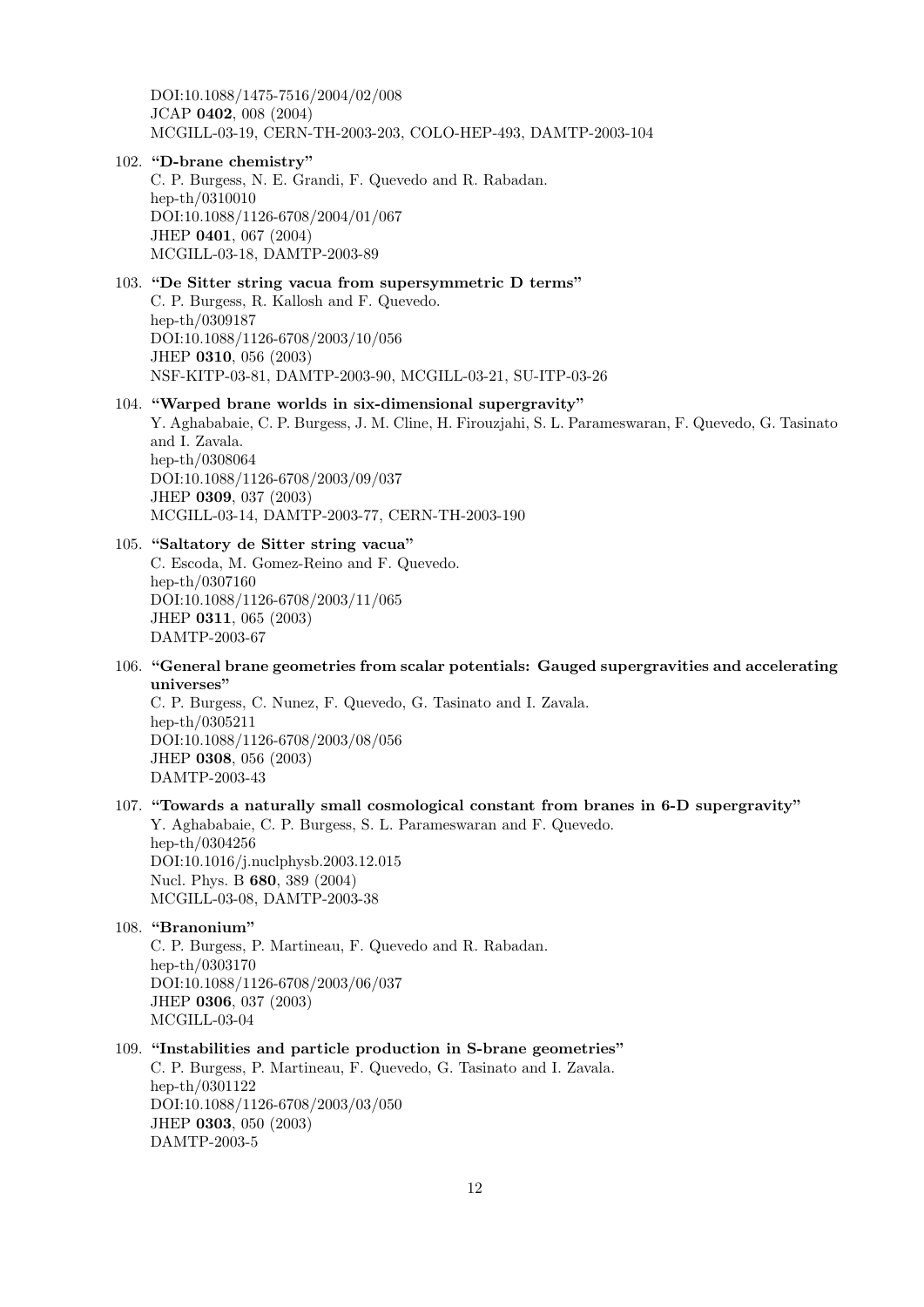- 110. "The string-theory landscape" F. Quevedo. Phys. World 16N11, 21 (2003).
- 111. "SUSY breaking and moduli stabilization from fluxes in gauged 6-D supergravity" Y. Aghababaie, C. P. Burgess, S. L. Parameswaran and F. Quevedo. hep-th/0212091 DOI:10.1088/1126-6708/2003/03/032 JHEP 0303, 032 (2003) DAMTP-2002-156, MCGILL-02-39

## 112. "S-branes, negative tension branes and cosmology" F. Quevedo, G. Tasinato, I. Zavala, C. Grojean, C. P. Burgess and S. J. Rey. hep-th/0211031 DOI:10.1142/9789812704917 0047 DAMTP-2002-136

113. "Lectures on string/brane cosmology"

F. Quevedo. hep-th/0210292 DOI:10.1088/0264-9381/19/22/304 Class. Quant. Grav. 19, 5721 (2002) DAMTP-2002-128

- 114. "Low-energy brane world effective actions and partial supersymmetry breaking" C. P. Burgess, E. Filotas, M. Klein and F. Quevedo. hep-th/0209190 DOI:10.1088/1126-6708/2003/10/041 JHEP 0310, 041 (2003) SLAC-PUB-9511, MCGILL-02-31, DAMTP-2002-120
- 115. "Cosmological space-times from negative tension brane backgrounds" C. P. Burgess, F. Quevedo, S. J. Rey, G. Tasinato and I. Zavala. hep-th/0207104 DOI:10.1088/1126-6708/2002/10/028 JHEP 0210, 028 (2002) DAMTP-2002-87, SNUST-02-0702, MCGILL-02-20
- 116. "TeV scale Z-prime bosons from D-branes" D. M. Ghilencea, L. E. Ibanez, N. Irges and F. Quevedo. hep-ph/0205083 DOI:10.1088/1126-6708/2002/08/016 JHEP 0208, 016 (2002) DAMTP-2002-47, FTUAM-02-13, IFT-UAM-CSIC-02-14
- 117. "Phenomenological aspects of D-branes" F. Quevedo. ICTP Lect. Notes Ser. 13, 232 (2003).
- 118. "Selecting supersymmetric string scenarios from sparticle spectra" B. C. Allanach, D. Grellscheid and F. Quevedo. hep-ph/0111057 DOI:10.1088/1126-6708/2002/05/048 JHEP 0205, 048 (2002) CERN-TH-2001-223, DAMTP-2001-74
- 119. "Brane anti-brane inflation in orbifold and orientifold models" C. P. Burgess, P. Martineau, F. Quevedo, G. Rajesh and R. J. Zhang. hep-th/0111025 DOI:10.1088/1126-6708/2002/03/052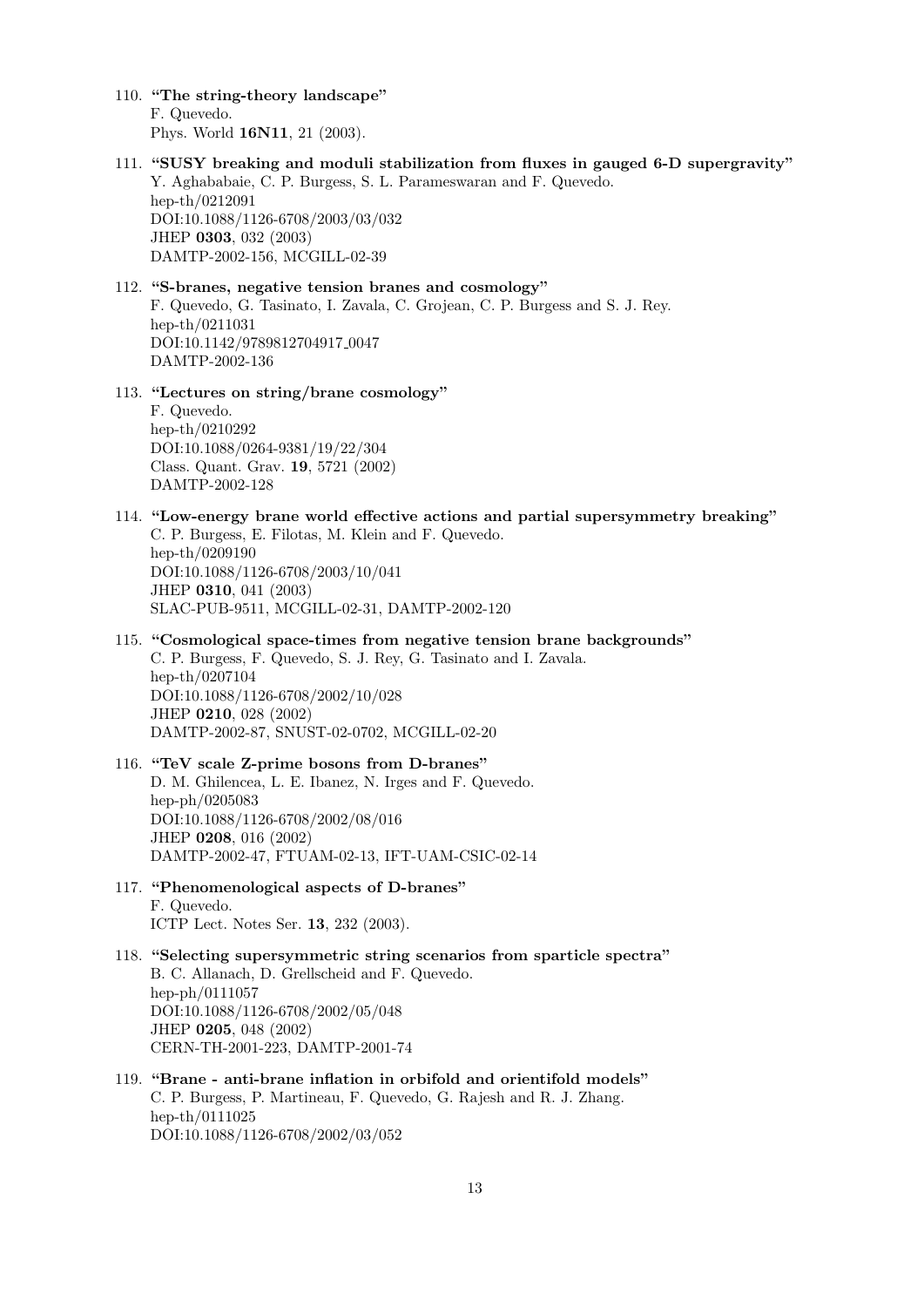JHEP 0203, 052 (2002) DAMTP-2001-97, EFI-01-47, MCGILL-01-23, EFI-0147

120. "Branes on charged dilatonic backgrounds: Selftuning, Lorentz violations and cosmology" C. Grojean, F. Quevedo, G. Tasinato and I. Zavala. hep-th/0106120 DOI:10.1088/1126-6708/2001/08/005 JHEP 0108, 005 (2001) DAMTP-2001-45, LBNL-48377

## 121. "The Inflationary brane anti-brane universe" C. P. Burgess, M. Majumdar, D. Nolte, F. Quevedo, G. Rajesh and R. J. Zhang. hep-th/0105204 DOI:10.1088/1126-6708/2001/07/047 JHEP 0107, 047 (2001) MCGILL-01-09, DAMTP-2001-40

#### 122. "The Dilaton potential from  $N=1$ \*"

A. Font, M. Klein and F. Quevedo. hep-th/0101186 DOI:10.1016/S0550-3213(01)00202-4 Nucl. Phys. B 605, 319 (2001) DAMTP-2001-4, HU-EP-01-02

- 123. "From branes at singularities to particle physics" G. Aldazabal, L. E. Ibanez, F. Quevedo and A. M. Uranga.
- 124. "Soft SUSY breaking, dilaton domination and intermediate scale string models" S. A. Abel, B. C. Allanach, F. Quevedo, L. Ibanez and M. Klein. hep-ph/0005260 DOI:10.1088/1126-6708/2000/12/026 JHEP 0012, 026 (2000) DAMTP-2000-22
- 125. "D-branes at singularities: A Bottom up approach to the string embedding of the standard model"

G. Aldazabal, L. E. Ibanez, F. Quevedo and A. M. Uranga. hep-th/0005067 DOI:10.1088/1126-6708/2000/08/002 JHEP 0008, 002 (2000) FTUAM-00-10, IFT-UAM-CSIC-00-18, DAMTP-2000-42, CAB-IB-2405300, CERN-TH-2000-127

- 126. "A D<sup>−</sup> brane alternative to the MSSM" G. Aldazabal, L. E. Ibanez and F. Quevedo. hep-ph/0001083 DOI:10.1088/1126-6708/2000/02/015 JHEP 0002, 015 (2000) FTUAM-00-001, IFT-UAM-CSIC-00-02, DAMTP-2000-01
- 127. "On realistic brane worlds from type I strings" G. Aldazabal, L. E. Ibanez and F. Quevedo. hep-ph/0005033 DAMTP-2000-43

## 128. "A Naturally small cosmological constant on the brane?" C. P. Burgess, R. C. Myers and F. Quevedo. hep-th/9911164 DOI:10.1016/S0370-2693(00)01255-7 Phys. Lett. B 495, 384 (2000) MCGILL-98-37, DAMTP-1998-173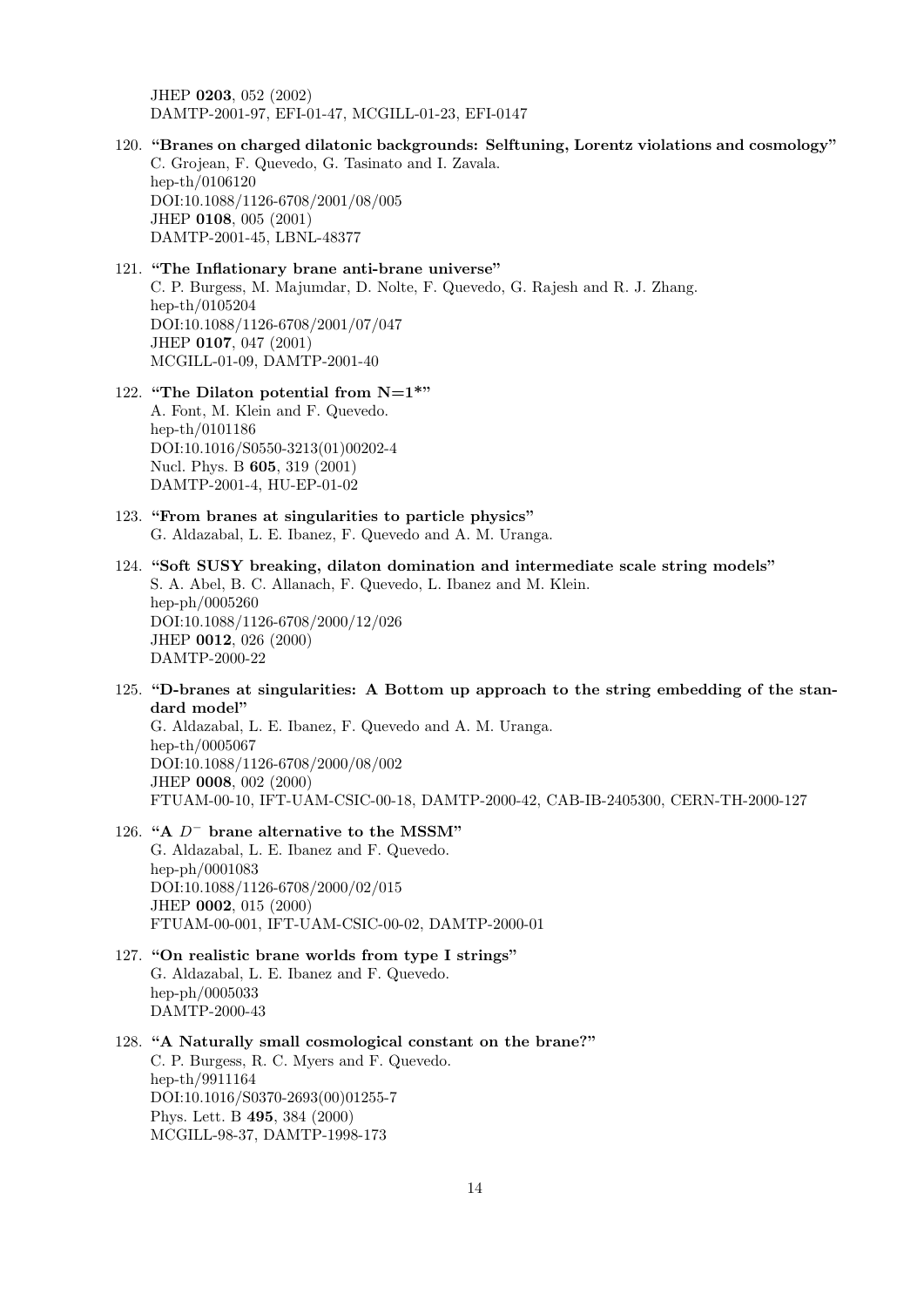129. "Standard - like models with broken supersymmetry from type I string vacua" G. Aldazabal, L. E. Ibanez and F. Quevedo. hep-th/9909172 DOI:10.1088/1126-6708/2000/01/031 JHEP 0001, 031 (2000) FTUAM-99-30, IFT-UAM-CSIC-99-37, DAMTP-1999-127, CAB-IB-2913799 130. "Anomalous  $U(1)$ 's and proton stability in brane models" L. E. Ibanez and F. Quevedo. hep-ph/9908305 DOI:10.1088/1126-6708/1999/10/001 JHEP 9910, 001 (1999) FTUAM-99-4, IFT-UAM-CSIC-99-4, DAMTP-1999-91 131. "Strings at the intermediate scale, or is the Fermi scale dual to the Planck scale?" C. P. Burgess, L. E. Ibanez and F. Quevedo. hep-ph/9810535 DOI:10.1016/S0370-2693(99)00006-4 Phys. Lett. B 447, 257 (1999) FTUAM-98-21, IFT-UAM-CSIC-98-26, MCGILL-98-33, DAMTP-1998-147 132. "Space-time duality and superduality" C. P. Burgess, M. T. Grisaru, M. Kamela, M. E. Knutt-Wehlau, P. Page, F. Quevedo and M. Zebarjad. hep-th/9809085 DOI:10.1016/S0550-3213(98)00782-2 Nucl. Phys. B 542, 195 (1999) MCGILL-98-18, BRX-TH-438, IFUNAM-FT-98-10, IFUNAM-FT98-10 133. "Supersymmetric models with product groups and field dependent gauge couplings" C. P. Burgess, A. de la Macorra, I. Maksymyk and F. Quevedo. hep-th/9808087 DOI:10.1088/1126-6708/1998/09/007 JHEP 9809, 007 (1998) MCGILL-98-16, IFUNAM-FT-98-9 134. "Supersymmetric models with product groups and field dependent gauge couplings" I. Maksymyk, C. P. Burgess, A. de la Macorra and F. Quevedo. hep-th/9712178 MCGILL-97-35, IFUM-FT97-17, TRI-PP-97-33 135. "Constant versus field dependent gauge couplings in supersymmetric theories" C. P. Burgess, A. de la Macorra, I. Maksymyk and F. Quevedo. hep-ph/9805285 IFUNAM-FT-98-4 136. "Superstring phenomenology: An Overview" F. Quevedo. hep-ph/9707434 DOI:10.1016/S0920-5632(97)00650-6 Nucl. Phys. Proc. Suppl. 62, 134 (1998) IFUNAM-FT97-11 137. "Fixing the dilaton with asymptotically expensive physics?" C. P. Burgess, A. de la Macorra, I. Maksymyk and F. Quevedo. hep-th/9707062 DOI:10.1016/S0370-2693(97)00973-8 Phys. Lett. B 410, 181 (1997) MCGILL-97-07, IFUNAM-FT-97-10 15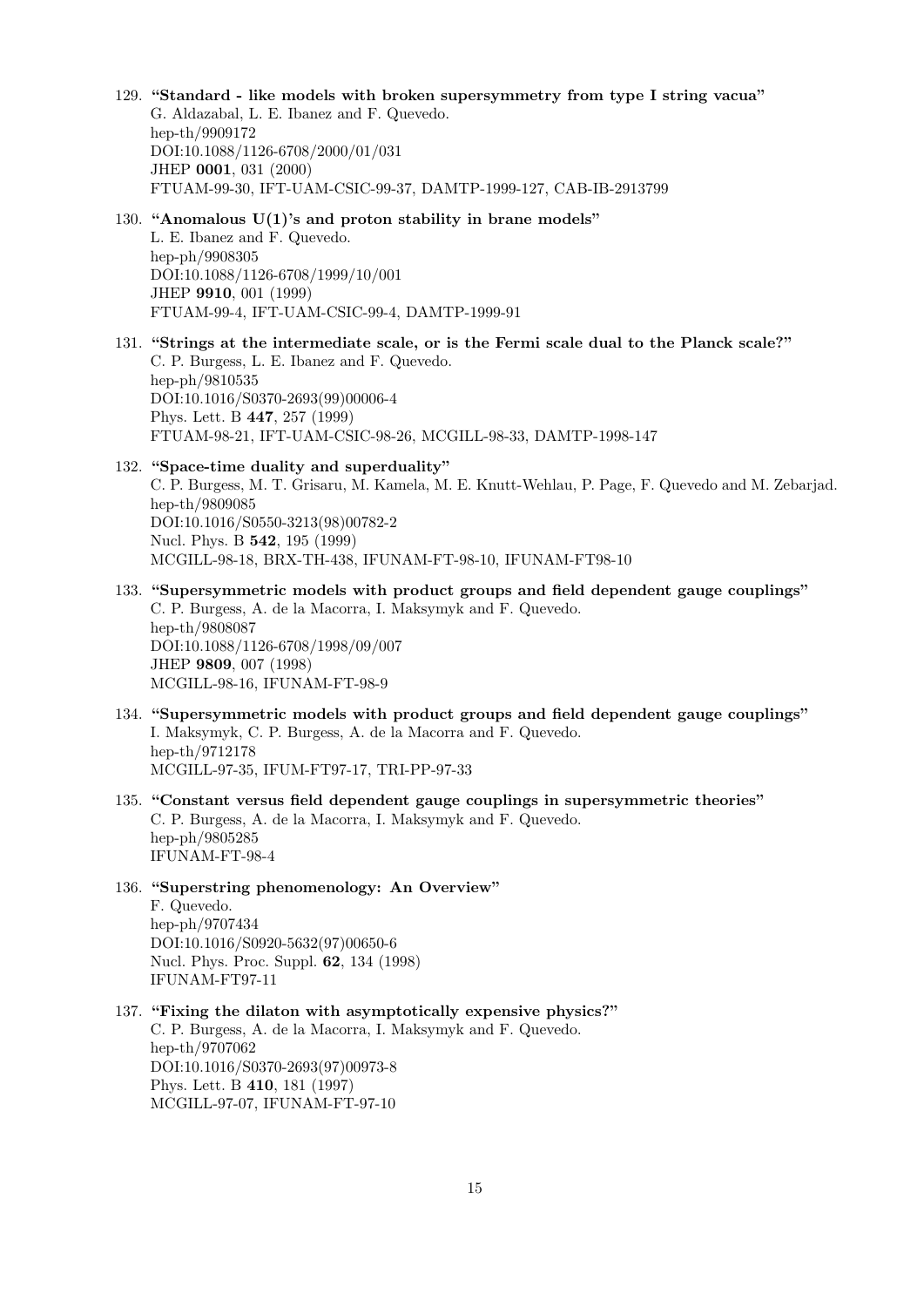F. Quevedo. hep-th/9706210 DOI:10.1016/S0920-5632(97)00517-3 Nucl. Phys. Proc. Suppl. 61A, 23 (1998) IFUNAM-FT-97-7 139. "Confining string with topological term" M. C. Diamantini, F. Quevedo and C. A. Trugenberger. hep-th/9612103 DOI:10.1016/S0370-2693(97)00132-9 Phys. Lett. B 396, 115 (1997) CERN-TH-96-319, UGVA-DPT-1996-10-995 140. "Superstrings and physics?" F. Quevedo. CERN-TH-96-346 141. "Condensation of p-branes and generalized Higgs / confinement duality" F. Quevedo and C. A. Trugenberger. hep-th/9608171 DOI:10.1142/S0217751X97000955 Int. J. Mod. Phys. A 12, 1227 (1997) CERN-TH-96-229 142. "Phases of antisymmetric tensor field theories" F. Quevedo and C. A. Trugenberger. hep-th/9604196 DOI:10.1016/S0550-3213(97)00337-4 Nucl. Phys. B 501, 143 (1997) CERN-TH-96-109, UGVA-DPT-1996-04-923 143. "Lectures on superstring phenomenology" F. Quevedo. hep-th/9603074 DOI:10.1063/1.49735 AIP Conf. Proc. 359, 202 (1996) CERN-TH-96-65 144. "Heterotic / heterotic duality in  $D = 6$ ,  $D = 4$ " G. Aldazabal, A. Font, L. E. Ibanez and F. Quevedo. hep-th/9602097 DOI:10.1016/0370-2693(96)00453-4 Phys. Lett. B 380, 33 (1996) CERN-TH-96-35, FTUAM-96-05, UTTG-02-96 145. "Gaugino condensation, duality and supersymmetry breaking" F. Quevedo. hep-th/9511131 DOI:10.1016/0920-5632(96)00021-7 Nucl. Phys. Proc. Suppl. 46, 187 (1996) CERN-TH-95-308 146. "Chains of N=2,  $D = 4$  heterotic type II duals" G. Aldazabal, A. Font, L. E. Ibanez and F. Quevedo. hep-th/9510093 DOI:10.1016/0550-3213(95)00654-0 Nucl. Phys. B 461, 85 (1996) CERN-TH-95-270, FTUAM-95-38, RU-95-65, UTTG-17-95 16

138. "Duality and global symmetries"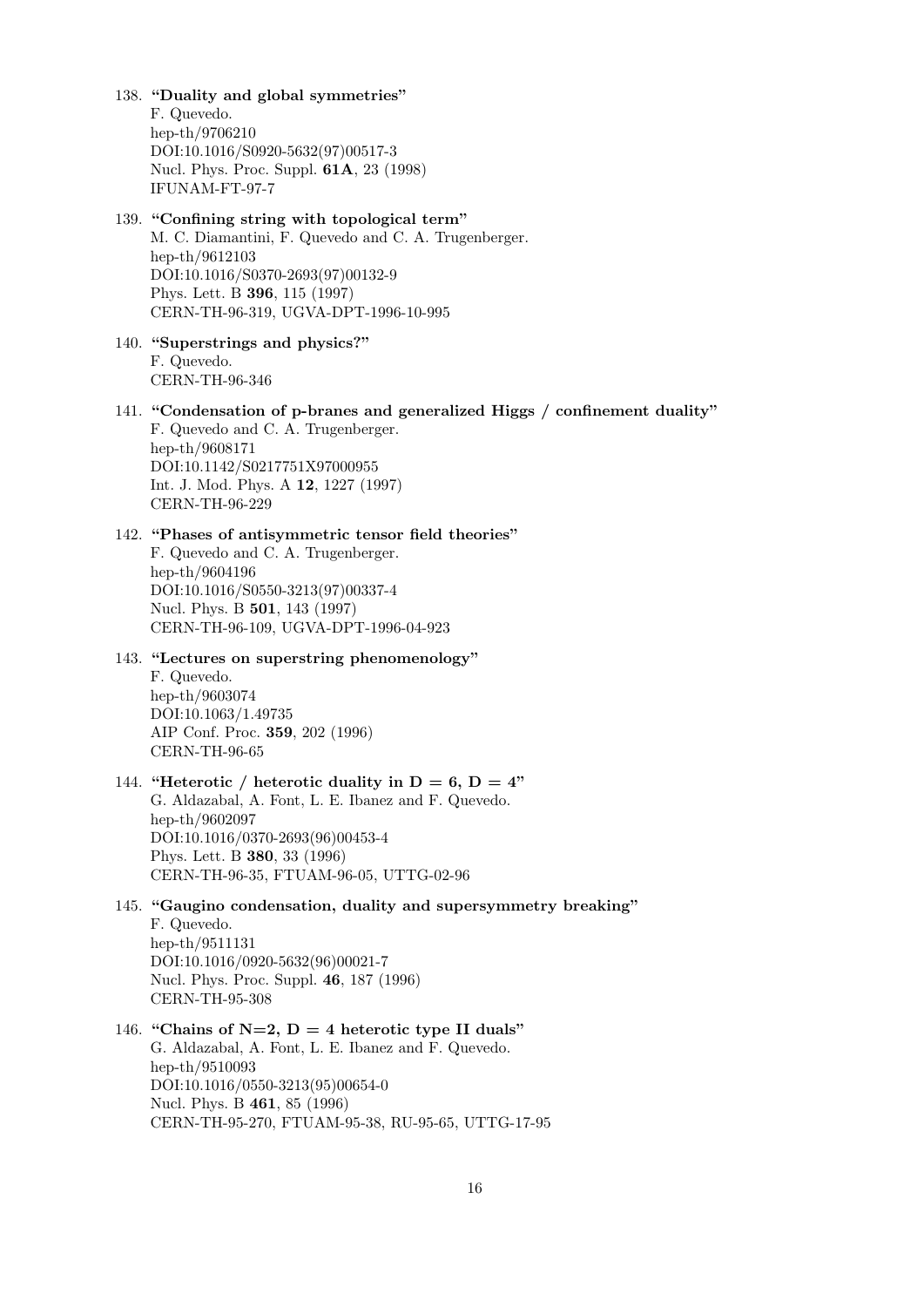- 147. "Duality beyond global symmetries: The Fate of the  $B_{\mu\nu}$  field" F. Quevedo. hep-th/9506081 NEIP-95-007
- 148. "On gaugino condensation with field dependent gauge couplings" C. P. Burgess, J. P. Derendinger, F. Quevedo and M. Quiros. hep-th/9505171 DOI:10.1006/aphy.1996.0092 Annals Phys. 250, 193 (1996) CERN-TH-95-111, IEM-FT-105-95, MCGILL-95-05, NEIP-95-04
- 149. "Four-dimensional black holes and duality in superstring theory" C. P. Burgess, R. C. Myers and F. Quevedo. hep-th/9508092 Fields Inst. Commun. 15, 1 (2001) MCGILL-95-44, NEIP-95-009
- 150. "Gaugino condensates and chiral linear duality: An Effective Lagrangian analysis" C. P. Burgess, J.-P. Derendinger, F. Quevedo and M. Quiros. hep-th/9501065 DOI:10.1016/0370-2693(95)00183-L Phys. Lett. B 348, 428 (1995) CERN-TH-95-7, CERN-TH-95-007, CERN-TH-95-07, NEIP-95-01, IEM-FT-98-95, MCGILL-95-03

151. "Duality and four-dimensional black holes" C. P. Burgess, R. C. Myers and F. Quevedo. hep-th/9411195 DOI:10.1016/S0550-3213(95)00089-5 Nucl. Phys. B 442, 97 (1995) MCGILL-94-41, NEIP-94-008

- 152. "On spherically symmetric string solutions in four-dimensions" C. P. Burgess, R. C. Myers and F. Quevedo. hep-th/9410142 DOI:10.1016/S0550-3213(95)00090-9 Nucl. Phys. B 442, 75 (1995) MCGILL-94-47, NEIP-94-011
- 153. "Bosonization in higher dimensions" C. P. Burgess, C. A. Lutken and F. Quevedo. hep-th/9407078 DOI:10.1016/0370-2693(94)00963-5 Phys. Lett. B 336, 18 (1994) MCGILL-94-33, NEIP-94-006, OSLO-TP-10-94
- 154. "NonAbelian bosonization as duality" C. P. Burgess and F. Quevedo. hep-th/9403173 DOI:10.1016/0370-2693(94)91090-1 Phys. Lett. B 329, 457 (1994) MCGILL-94-15, NEIP-94-001
- 155. "The Linear multiplet and quantum four-dimensional string effective actions" J. P. Derendinger, F. Quevedo and M. Quiros. hep-th/9402007 DOI:10.1016/0550-3213(94)90203-8 Nucl. Phys. B 428, 282 (1994) NEIP-93-007, IEM-FT-83-94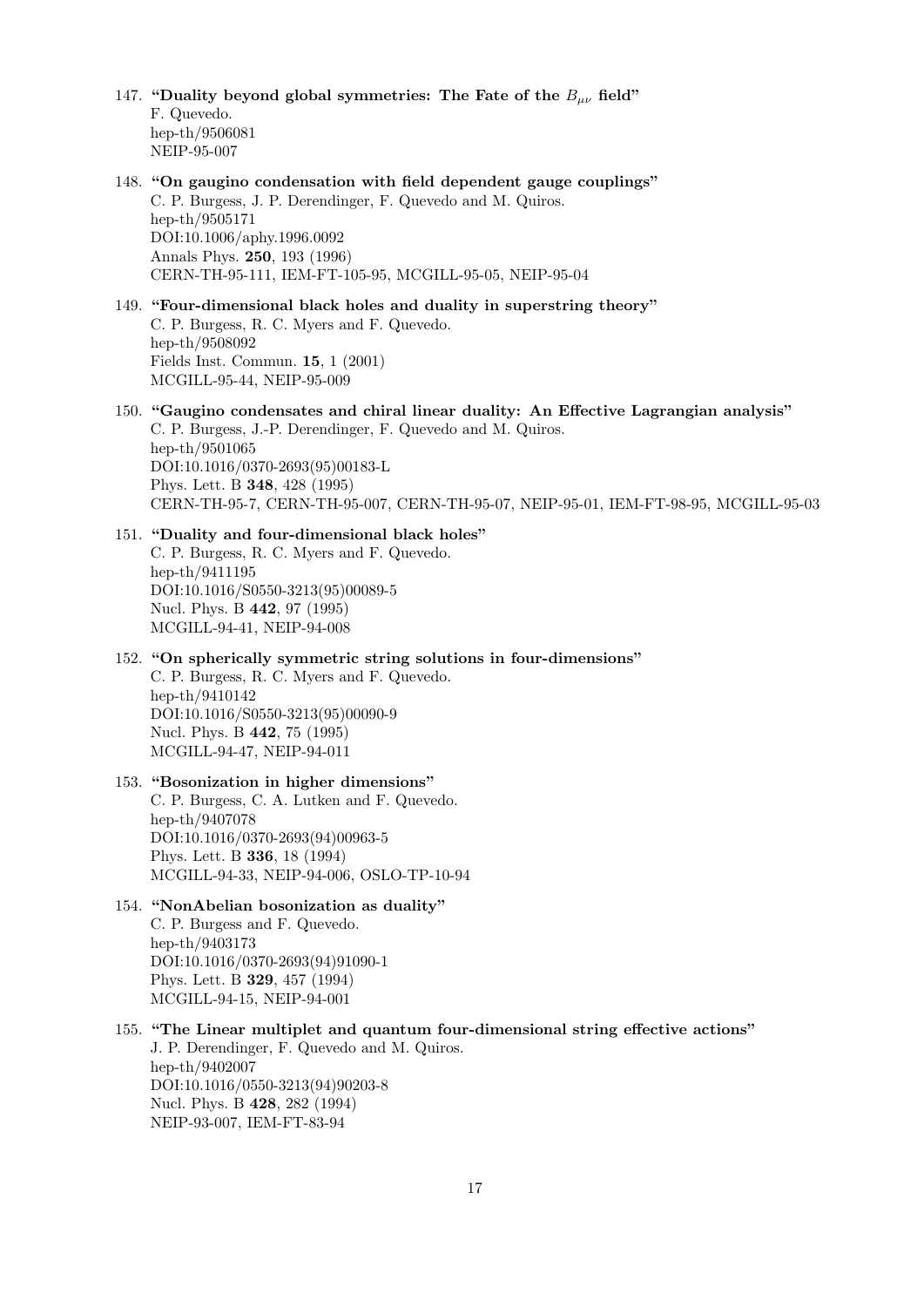156. "Bosonization as duality"

C. P. Burgess and F. Quevedo. hep-th/9401105 DOI:10.1016/0550-3213(94)90332-8 Nucl. Phys. B 421, 373 (1994) MCGILL-93-45, NEIP-93-010

#### 157. "Periods for Calabi-Yau and Landau-Ginzburg vacua"

P. Berglund, P. Candelas, X. De La Ossa, A. Font, T. Hubsch, D. Jancic and F. Quevedo. hep-th/9308005 DOI:10.1016/0550-3213(94)90047-7 Nucl. Phys. B 419, 352 (1994) CERN-TH-6865-93, HUPAPP-93-3, NEIP-93-004, NSF-ITP-93-96, UTTG-13-93

## 158. "Model independent properties and cosmological implications of the dilaton and moduli sectors of 4-d strings"

B. de Carlos, J. A. Casas, F. Quevedo and E. Roulet. hep-ph/9308325 DOI:10.1016/0370-2693(93)91538-X Phys. Lett. B 318, 447 (1993) CERN-TH-6958-93, NEIP-93-006, IEM-FT-75-93

#### 159. "Abelian and nonAbelian dualities in string backgrounds"

F. Quevedo. hep-th/9305055

In \*Erice 1992, Proceedings, From superstrings to supergravity\* 21-31. and Neuchatel Univ. - NEIP-93-003 (93/05,rec.May) 12 p. C NEIP-93-003

#### 160. "Baryon asymmetry, supersymmetry and gravitational anomalies"

L. E. Ibanez and F. Quevedo. hep-ph/9302236 DOI:10.1111/j.1749-6632.1993.tb43923.x Annals N. Y. Acad. Sci. 688, 496 (1993) FTUAM-93-07, NEIP-93-001

### 161. "Duality symmetries from nonAbelian isometries in string theory" X. C. de la Ossa and F. Quevedo. hep-th/9210021 DOI:10.1016/0550-3213(93)90041-M Nucl. Phys. B 403, 377 (1993) NEIP-92-004

## 162. "Supersymmetry protects the primordial baryon asymmetry"

L. E. Ibanez and F. Quevedo. hep-ph/9204205 DOI:10.1016/0370-2693(92)90017-X Phys. Lett. B 283, 261 (1992) CERN-TH-6433-92, NEIP-92-002

#### 163. "Noncompact coset spaces in string theory" F. Quevedo. hep-th/9204006 In \*Houston 1992, Proceedings, Black holes, membranes, wormholes and superstrings\* 185-194 NEIP-92-003

164. "Strings on curved space-times: Black holes, torsion, and duality" P. H. Ginsparg and F. Quevedo. hep-th/9202092 DOI:10.1016/0550-3213(92)90057-I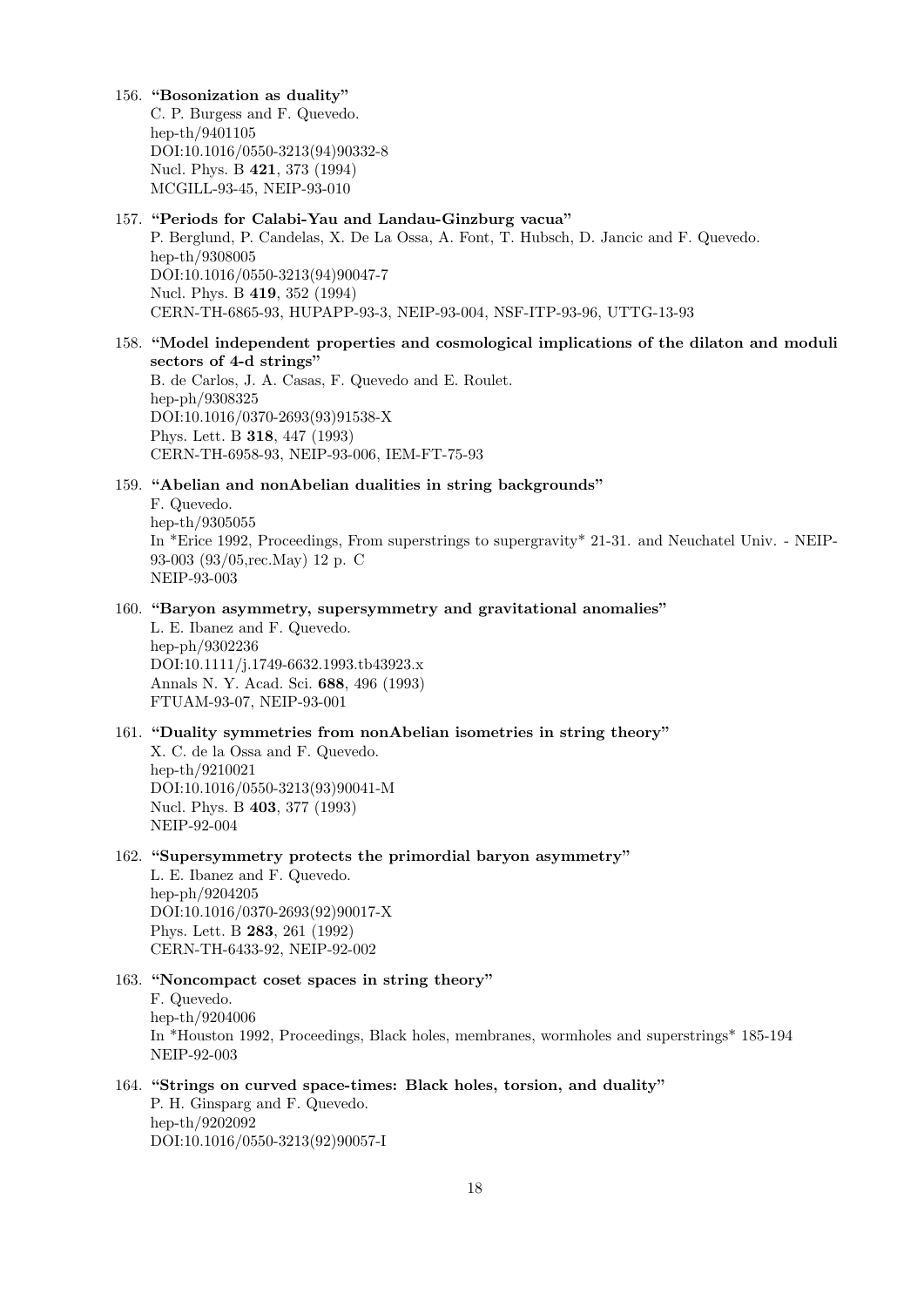Nucl. Phys. B 385, 527 (1992) LA-UR-92-640, NEIP-92-001

- 165. "Stringy domain walls and target space modular invariance" M. Cvetic, F. Quevedo and S. J. Rey. DOI:10.1103/PhysRevLett.67.1836 Phys. Rev. Lett. 67, 1836 (1991). UPR-0445-T, UPR-0445T, UFIFT-HEP-91-06, LANL-TH-91-08, LA-UR-91-971
- 166. "Target space duality, supersymmetry breaking and the stability of classical string vacua" M. Cvetic, A. Font, L. E. Ibanez, D. Lust and F. Quevedo. DOI:10.1016/0550-3213(91)90622-5 Nucl. Phys. B 361, 194 (1991). LA-UR-91-8843, CERN-TH-5999-91
- 167. "Strong weak coupling duality and nonperturbative effects in string theory" A. Font, L. E. Ibanez, D. Lust and F. Quevedo. DOI:10.1016/0370-2693(90)90523-9 Phys. Lett. B 249, 35 (1990). CERN-TH-5790-90
- 168. "Supersymmetry Breaking From Duality Invariant Gaugino Condensation" A. Font, L. E. Ibanez, D. Lust and F. Quevedo. DOI:10.1016/0370-2693(90)90665-S Phys. Lett. B 245, 401 (1990). LA-UR-90-1561, CERN-TH-5726-90
- 169. "Higher Level Kac-Moody String Models and Their Phenomenological Implications" A. Font, L. E. Ibanez and F. Quevedo. DOI:10.1016/0550-3213(90)90393-R Nucl. Phys. B 345, 389 (1990). LA-UR-90-1089, CERN-TH-5666-90
- 170. "Twisted N=2 superconformal models and left-right asymmetric string compactifications" A. Font, L. E. Ibanez, F. Quevedo and A. Sierra. Conf. Proc. C 9003122, 444 (1990).
- 171. "Topics On SSC (Superstring Compactifications)" F. Quevedo. LA-UR-90-1560
- 172. "Comments on Supersymmetry Breaking With Vanishing Cosmological Constant in String Theory" C. P. Burgess and F. Quevedo.

DOI:10.1103/PhysRevLett.64.2611 Phys. Rev. Lett. 64, 2611 (1990). LA-UR-90-259, MCGILL-90-03

173. "Twisted  $N = 2$  Coset Models, Discrete Torsion and Asymmetric Heterotic String Compactifications"

A. Font, L. E. Ibanez, F. Quevedo and A. Sierra. DOI:10.1016/0550-3213(90)90254-B Nucl. Phys. B 337, 119 (1990). CERN-TH/5577-89, LA-UR-89-4103

174. " $(0,2)$  Heterotic String Compactifications From  $N = 2$  Superconformal Theories" A. Font, L. E. Ibanez, M. Mondragon, F. Quevedo and G. G. Ross. DOI:10.1016/0370-2693(89)91280-X Phys. Lett. B 227, 34 (1989). CERN-TH-5385/89, LAPP-TH-249/89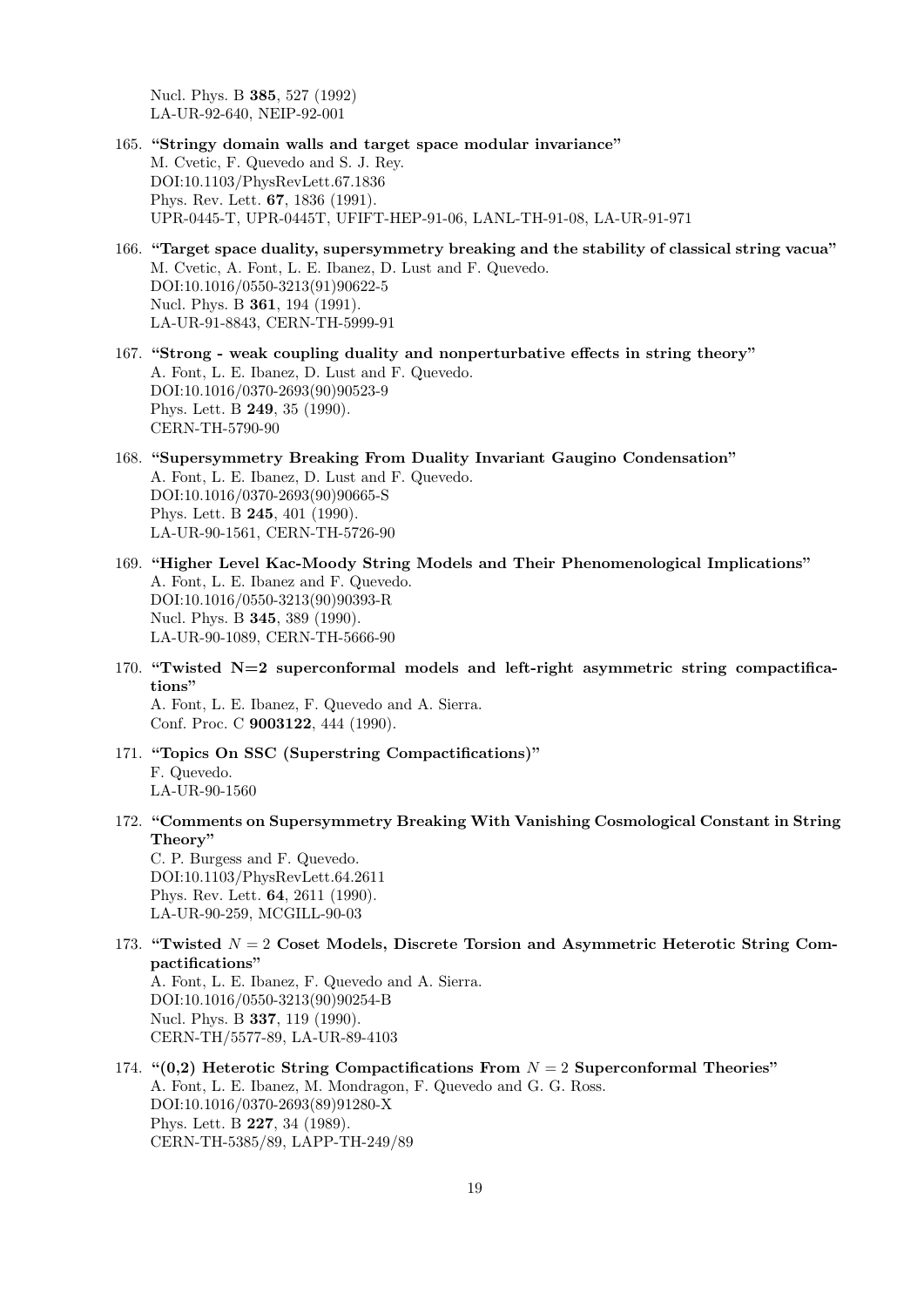- 175. "Does Proton Stability Imply the Existence of an Extra Z0?" A. Font, L. E. Ibanez and F. Quevedo. DOI:10.1016/0370-2693(89)90529-7 Phys. Lett. B 228, 79 (1989). CERN-TH-5415-89, LAPP-TH-252-89
- 176. "(2,2) And (0,2) Coset Models" F. Quevedo. In \*Syracuse 1989, Proceedings, 11th Annual Montreal-Rochester- Syracuse-Toronto Meeting\* 45-62. Print-89-0599 (McGILL)
- 177. "The Construction of 'Realistic' Four-Dimensional Strings Through Orbifolds" A. Font, L. E. Ibanez, F. Quevedo and A. Sierra. DOI:10.1016/0550-3213(90)90215-Y Nucl. Phys. B 331, 421 (1990). CERN-TH-5326-89, LAPP-TH-241-89
- 178. "String Compactifications and  $N = 2$  Superconformal Coset Constructions" A. Font, L. E. Ibanez and F. Quevedo. DOI:10.1016/0370-2693(89)91054-X Phys. Lett. B 224, 79 (1989). CERN-TH-5327/89, LAPP-TH-242/89
- 179. " $Z(N)$  X  $Z(m)$  Orbifolds and Discrete Torsion" A. Font, L. E. Ibanez and F. Quevedo. DOI:10.1016/0370-2693(89)90864-2 Phys. Lett. B 217, 272 (1989). CERN-TH-5217/88, LAPP-TH-232
- 180. "Recent Developments In Orbifolds" F. Quevedo. Print-88-0806 (McGILL)
- 181. "Yukawa Couplings in Degenerate Orbifolds: Towards a Realistic SU(3) x SU(2) x U(1) Superstring"

A. Font, L. E. Ibanez, H. P. Nilles and F. Quevedo. DOI:10.1016/0370-2693(88)90357-7 Phys. Lett. B 210, 101 (1988), Erratum: [Phys. Lett. B 213, 564 (1988)]. CERN-TH-5030/88, LAPP-TH-219/88, FTUAM-88/11

- 182. "On the Concept of Naturalness in String Theories" A. Font, L. E. Ibanez, H. P. Nilles and F. Quevedo. DOI:10.1016/0370-2693(88)91760-1 Phys. Lett. B 213, 274 (1988). CERN-TH-5034/88, FTUAM-88/16, LAPP-TH-223/88
- 183. "Degenerate Orbifolds" A. Font, L. E. Ibanez, H. P. Nilles and F. Quevedo. DOI:10.1016/0550-3213(88)90102-2, 10.1016/0550-3213(88)90524-X Nucl. Phys. B 307, 109 (1988), Erratum: [Nucl. Phys. B 310, 764 (1988)]. CERN-TH-4969/88, LAPP-TH-211/88, FTUAM-88/4
- 184. "Heterotic Strings in Symmetric and Asymmetric Orbifold Backgrounds" L. E. Ibanez, J. Mas, H. P. Nilles and F. Quevedo. DOI:10.1016/0550-3213(88)90166-6 Nucl. Phys. B 301, 157 (1988). CERN-TH-4859/87, FTUAM/87-18
- 185. "Heterotic Strings In Orbifold And Wilson Line Backgrounds" F. Quevedo. CERN-TH-4803/87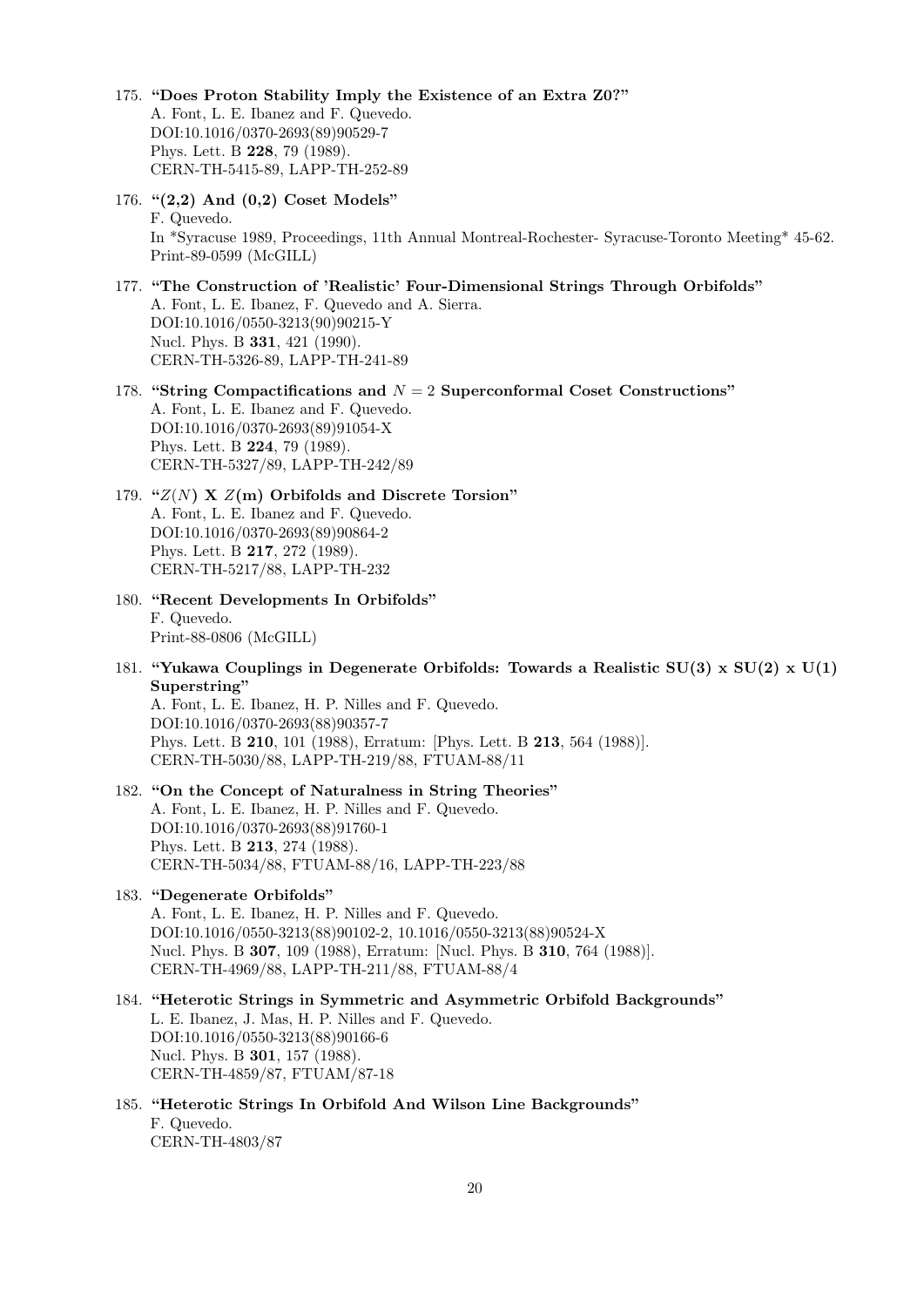186. "Reducing the Rank of the Gauge Group in Orbifold Compactifications of the Heterotic String"

L. E. Ibanez, H. P. Nilles and F. Quevedo. DOI:10.1016/0370-2693(87)90117-1 Phys. Lett. B 192, 332 (1987). CERN-TH-4673/87

- 187. "Orbifold Compactifications with Three Families of SU(3) x SU(2) x U(1)\*\*n" L. E. Ibanez, J. E. Kim, H. P. Nilles and F. Quevedo. DOI:10.1016/0370-2693(87)90255-3 Phys. Lett. B 191, 282 (1987). CERN-TH-4661-87
- 188. "Orbifolds and Wilson Lines" L. E. Ibanez, H. P. Nilles and F. Quevedo. DOI:10.1016/0370-2693(87)90066-9 Phys. Lett. B 187, 25 (1987). CERN-TH-4611-86
- 189. "Four-dimensional Supergravity Theories Consistent With the Symmetries of Superstrings"

S. Ferrara, A. Font, F. Quevedo, M. Quiros and M. Villasante. DOI:10.1016/0550-3213(87)90214-8 Nucl. Phys. B 288, 233 (1987). CERN-TH-4580-86, UCLA-86-TEP-42

- 190. "One Loop Effective Potential In  $D = 4$  Theories Consistent With Classical Symmetries Of  $D = 10$  Superstrings" A. Font, F. Quevedo and M. Quiros. DOI:10.1016/0370-2693(87)90708-8 Phys. Lett. B 188, 75 (1987). CERN-TH-4577/86, CPT-091
- 191. " $N = 1$  Supersymmetric Truncations and the Superstring Low-energy Effective Theory" A. Font and F. Quevedo. DOI:10.1016/0370-2693(87)90485-0 Phys. Lett. B 184, 45 (1987). CERN-TH-4569/86, CPT/088-TEXAS
- 192. "Consistent Truncation In N=1 Supersymmetric Theories" A. Font and F. Quevedo. Print-86-1384 (TEXAS)
- 193. "Topics In Supergravity And Superstring Phenomenology" F. Quevedo Rodriguez. UMI-86-18568
- 194. "Compactification Of Chiral N=2  $D = 10$  Supergravity" F. Quevedo. DOI:10.1016/0370-2693(86)90235-2 Phys. Lett. B 173, 145 (1986). UTTG-34-85
- 195. "Low-Energy Effective Action for the Superstring" C. P. Burgess, A. Font and F. Quevedo. DOI:10.1016/0550-3213(86)90239-7 Nucl. Phys. B 272, 661 (1986). UTTG-31-85, CTP-046